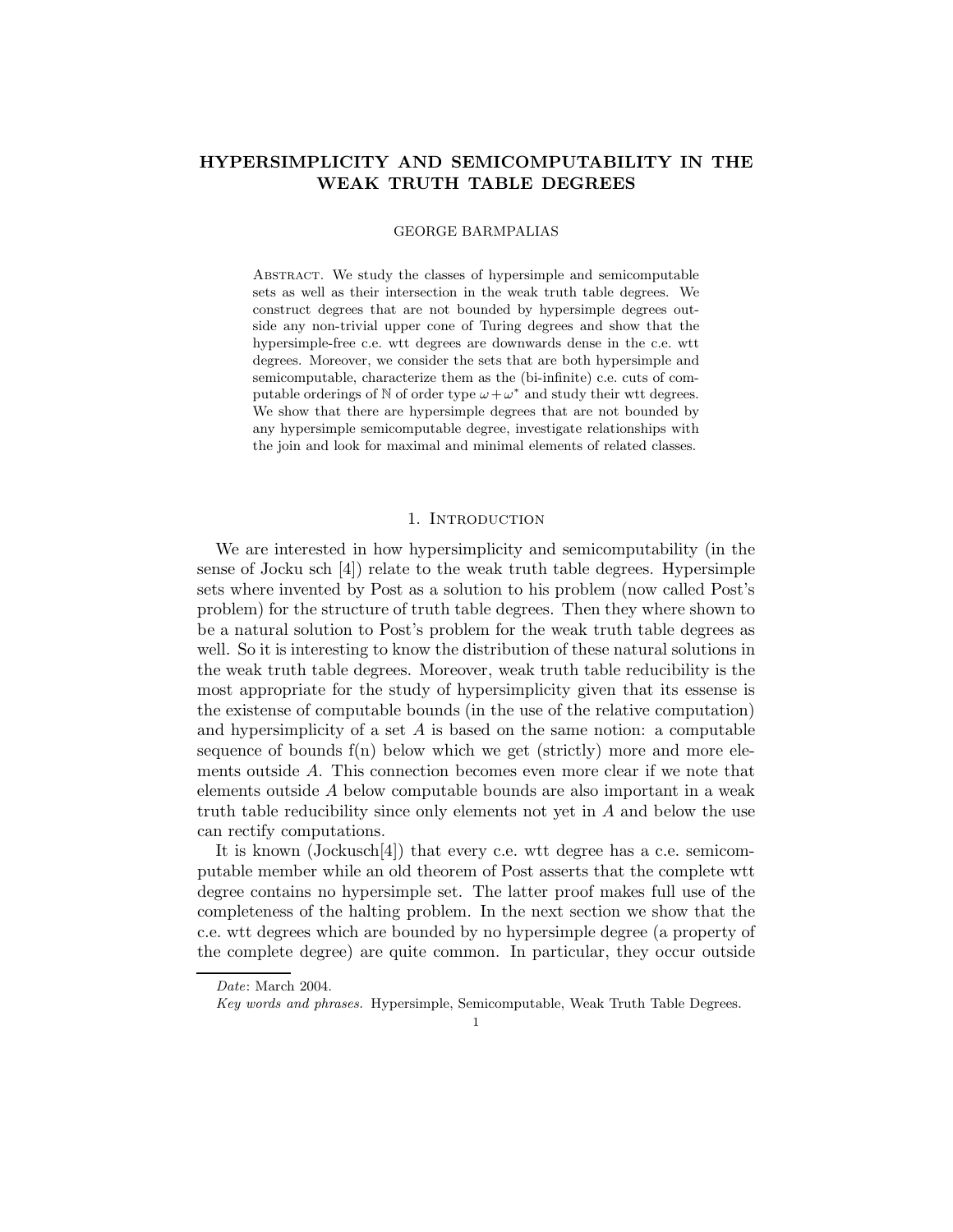any non-trivial cone of Turing degrees. The existence of such sets can be intuitively justified as hypersimple sets have quite 'sparse' compliments while a wtt reduction  $A \leq_{\text{wtt}} W$  in general requires numbers of fixed segments of N to stay outside W (in order to be used for the rectification of the functional we are building, if needed).

Next, we show that the hypersimple-free c.e. wtt degrees are downwards dense in the c.e. wtt degrees; i.e. every non-zero c.e. wtt degree bounds a non-zero hypersimple-free c.e. wtt degree. We ask whether this can be extended to full density and we conjecture a negative answer.Furthermore, we show that for every hypersimple wtt degree there is one strictly above it.

In the final section we study the wtt degrees which contain sets that are both hypersimple and semicomputable. We characterize this class as the c.e. cuts of computable linear orderings of N of order type  $\omega + \omega^*$  (where  $ω^*$  is the inverse of  $ω$ ). This characterization will help a lot in the constructions involving such sets as we only have to deal with linear orderings with the *finite predecessor-or-successor* property (that is, each number has either finitely many predecessors or finitely many successors) and not with a conjunction of hypersimplicity and semicomputability.

Using this, we point out that the wtt *degrees of approximation represen*tations for c.e. reals studied in Barmpalias[2, 3] are exactly the wtt degrees of hypersimple semicomputable sets (in fact the actual classes of sets coincide) and so some of the results there can be stated in terms of the present paper and contribute to our study. For example, there is a hypersimple wtt degree which is bounded by no hypersimple semicomputable degree (a corollary of a result in [3]). Moreover, we can consider the c.e. wtt degrees decomposed into two classes: the ones that are bounded by a hypersimple semicomputable degree and the ones that are not. Since the first one is downwards closed and the second is upwards closed we can think of them as the bottom and upper part of the c.e. wtt degrees (with respect to this decomposition). The two classes are non-trivial (as it follows from [3]) and two very interesting questions are

- (a) Are there minimal elements of the upper class?
- (b) Are there maximal elements of the bottom class?

A positive answer to question (a) would mean the existence of a bottom of a hypersimple semicomputable free upper cone in the c.e. wtt degrees which bounds only elements of the first class. A positive answer to question (b) would mean the existence of maximal hypersimple semicomputable wtt degrees (in the sense that no degree above them is hypersimple semicomputable). In the last section we prove that there is no maximum hypersimple semicomputable wtt degree (theorem 5). Moreover we construct two degrees of the bottom class whose join belongs to the upper class. This shows that the bottom class is not an ideal and the hypersimple semicomputable wtt degrees are not closed under join. We wish to note that most of the proofs in this paper do not rely on classical strategies for the satisfaction of the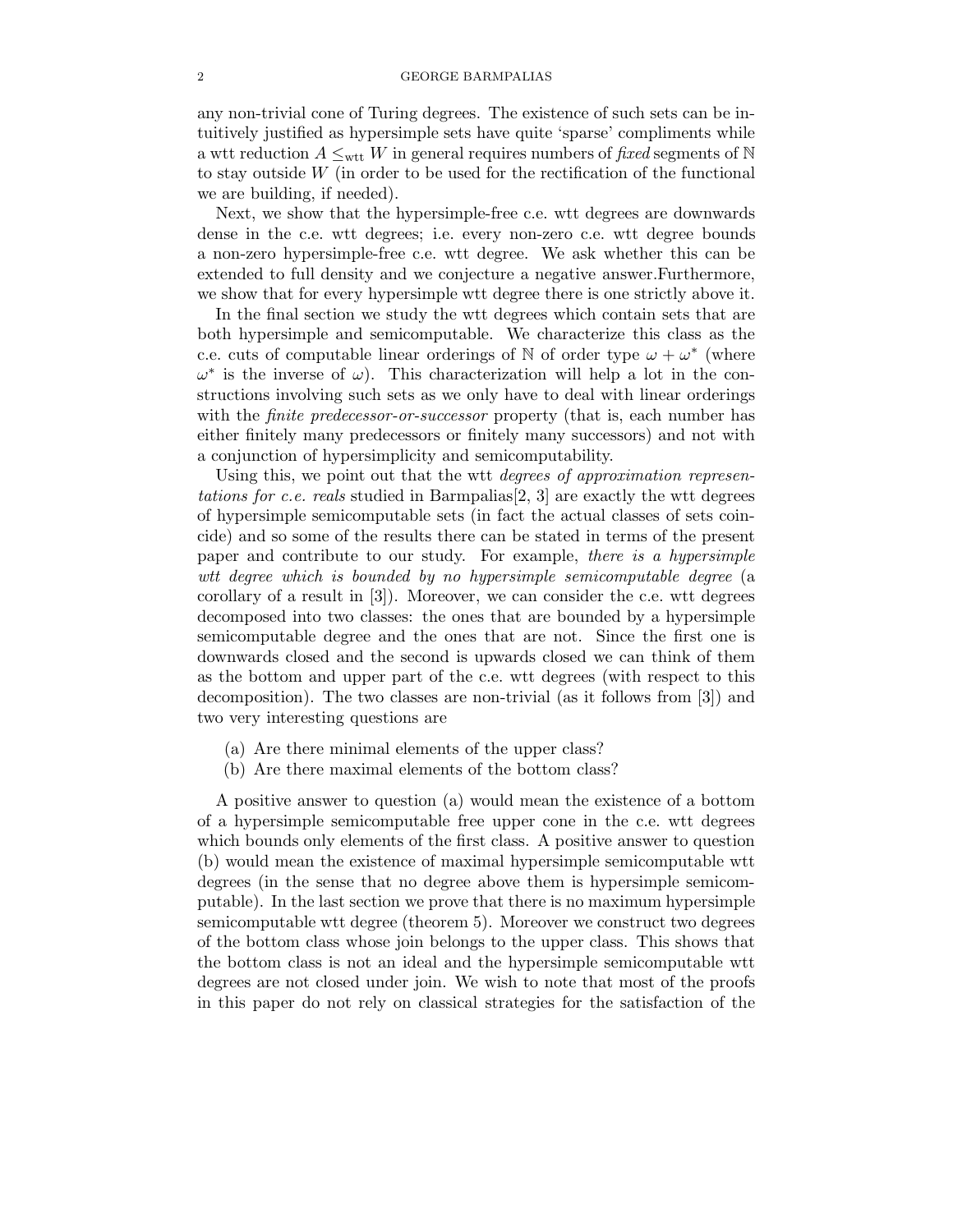requirements. For example, in theorem 5 we are building a set avoiding a given initial segment in the c.e. wtt degrees but the usual Sacks coding cannot be applied because of the nature of the sets we are dealing with. So we needed to design a strategy based on the fact that we are dealing with hypersimple semicomputable sets.

In the following we use standard notation and when we describe a construction we assume a current value (corresponding to the current stage) for each of the various parameters involved. All the degrees will be c.e. and  $A \leq_{\text{wtt}} B$  is indicated as  $\Phi^B = A$ ;  $\phi$  when we wish to make the algorithm (functional)  $\Phi$  and the computable use  $\phi$  of the reduction explicit. Finally, we use  $\ell$  to denote the length of agreement of a potential reduction e.g.  $\ell(\Phi^W = A; \phi)$  is the length of agreement of  $A \leq_{\text{wtt}} W$  via the functional  $\Phi$ and with use bounded by the partial computable function  $\phi$ .

# 2. Wtt c.e. degrees that are not bounded by hypersimple wtt **DEGREES**

In this section we look at wtt c.e. degrees that are not bounded by hypersimple wtt degrees. These are degrees containing c.e. sets that cannot be wtt-coded into hypersimple sets. In other words they are bottoms of hypersimple-free upper cones in the wtt degrees.

**Theorem 1.** Wtt c.e. degrees that are not bounded by hypersimple wtt degrees occur outside any non-trivial upper cone of c.e. Turing degrees. Formally, if B is c.e. and non-computable then there exists  $A \nleq_T B$  such that the upper cone  $\{w \mid w \ge a\}$  in the c.e. with degrees is hypersimple-free.



Figure 1: Theorem 1.

*Proof.* Apart from  $A \not\geq_T B$  which can be achieved in a standard way (via Sacks restraints) the requirements we have to satisfy are

$$
Q_{\Phi,W} : \Phi^W = A; \phi \Rightarrow \left\{ \begin{array}{l} \exists (D_n)((D_n) \text{ sequence of consecutive segments of} \\ \mathbb{N} \land \forall n(\overline{W} \cap D_n \neq \emptyset)) \end{array} \right.
$$

As usual, we can assume that  $\phi$  is strictly monotone. The effective sequence  $(D_n)$  above will serve as a disjoint array witnessing that W is not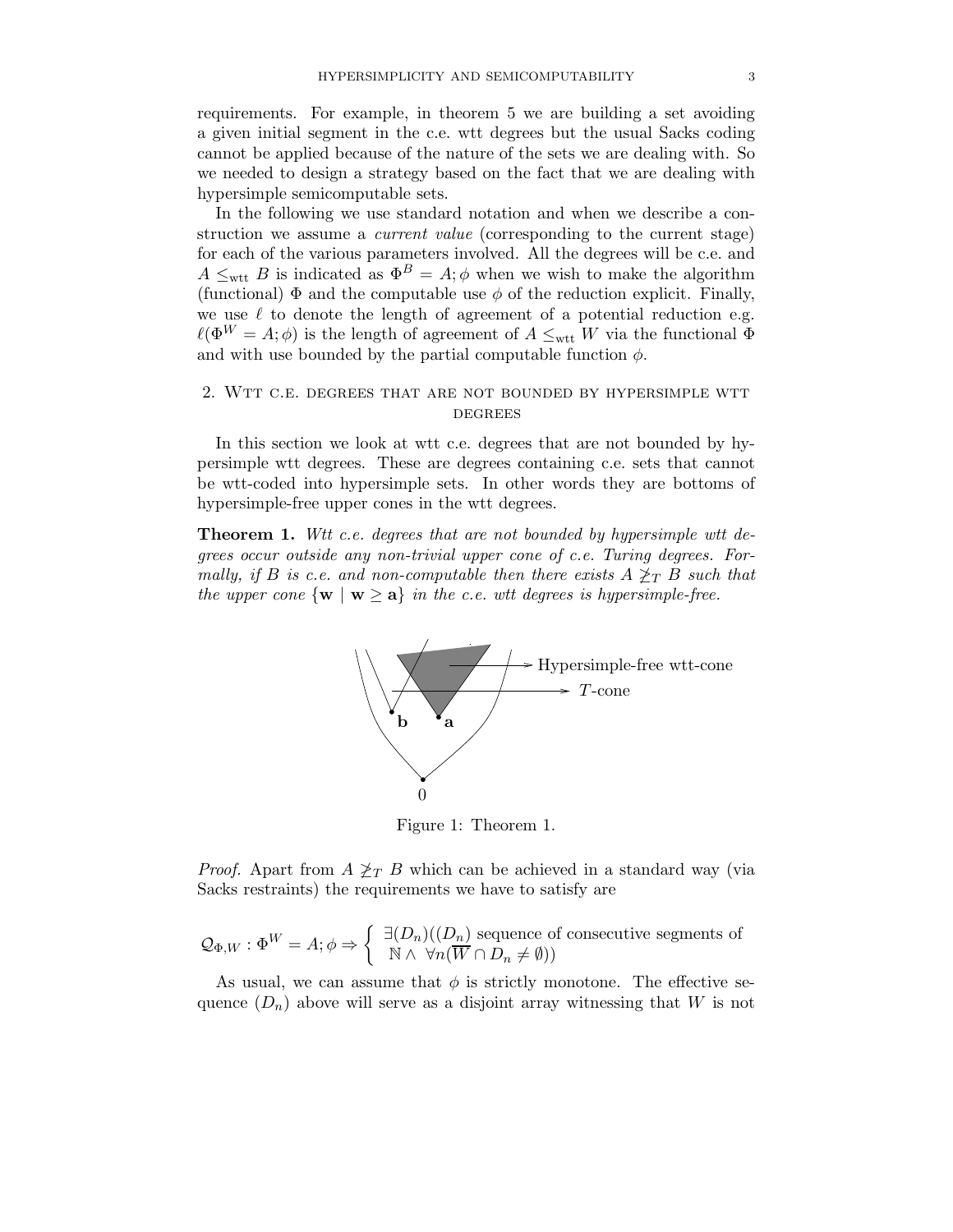hypersimple. If  $\forall n(\overline{W} \cap D_n \neq \emptyset)$  fails, we will be able to diagonalize successfully against  $\Phi^W = A$ ;  $\phi$ ; this will be achieved via a ripple of diagonalizations, the last of which is successful (i.e. is not rectified).

The strategy for  $\mathcal{Q}_{\Phi,W}$  consists of steps  $A_n, B_n, n \in \mathbb{N}$ . The family  $(A_n)_{n\in\mathbb{N}}$  enumerates  $(D_n)$ . If at some stage we find that  $(D_n)$  does not fulfil the purpose of its construction (i.e.  $D_n \subseteq W$  occurs for some n) we turn to step  $B_n$  (for that particular n that witnessed the failure). This  $D_n$ -failure step will start a ripple of diagonalizations, succeeding  $\Phi^W \neq$  $A; \phi$ . Hence, either all  $A_n$  are performed (thus satisfying Q via its second clause) and no  $B_n$  is activated, or finitely many  $A_n$  are performed, until a single  $B_n$ -step is activated which (eventually) ends  $\mathcal{Q}$ 's activity (satisfying it through the negation of its first clause). Q will choose the witnesses for its diagonalizations from a special set  $U \subseteq \mathbb{N}$  disjoint from the special sets of other requirements (e.g.  $U = \mathbb{N}^{[e]}$ , the e-th column of N where e is the index of Q under an effective ordering of the requirements). Let  $a_1 = 1$  and  $I_0 = \emptyset$ . The  $A_n$ ,  $B_n$  steps are as follows:

- $A_n$  ( $D_n$  definition)
	- (1) Define  $I_n$  as the set of the next  $a_n$  unused (i.e. not in  $\cup_{i\leq n} I_i$ ) elements in U. This is the set of witnesses (agitators) of step  $A_n$ . They have the potential to be used by  $B_n$  after an  $A_n$ failure. Their number  $|I_n| = a_n$  is defined by the previous step  $A_{n-1}$ .
	- (2) Restrain  $I_n$  (from A) and wait until  $\ell(\Phi^W = A; \phi) > t$ , for all  $t\in I_n$ .
	- (3) Define  $D_n := \{ \max D_{n-1} + 1, \ldots, \max_{i \in I_n} \phi(i) 1 \}$  and  $a_{n+1} :=$  $|\bigcup_{i\leq n} D_i| + 1 (= \max \phi(\bigcup_{i\leq n} I_i) + 1).$
- $B_n$  (D<sub>n</sub>-failure diagonalization loop)
	- (a) Wait for a Φ-expansionary stage.
	- (b) Put the least element of  $I_n \cap \overline{A}$  into A and go to (a).

The Q-module operates as follows: it executes  $A_1, A_2, \ldots$  but before moving to  $A_n$  it checks whether  $D_i \cap \overline{W} \neq \emptyset$  for all  $i < n$ . If this holds, it proceeds to  $A_n$ , otherwise it proceeds to  $B_k$  for the least k with  $D_k \cap \overline{W} = \hat{\emptyset}$ . When the Q module is called, it starts operating from where it last stopped, until it meets a 'wait' condition which is not fulfilled *or* it finishes an  $A_n$  step (in which case it stops at the beginning of  $A_{n+1}$ ). We start from  $A_1$ .

Now that we have defined the operation of  $Q$ , we explain why this strategy works. First of all note that  $D_1, D_2, \ldots$  are consecutive segments of N and  $I_1, I_2, \ldots$  are consecutive segments of U (the use-set of Q). The restraints set on  $U$  are potentially infinite, but this is no problem as numbers in  $U$  are only used by  $Q$ . The outcomes are as follows:

(1) when Q executes all  $A_n$ . Then, according to the module  $(D_i)$  is an infinite disjoint array with  $D_i \cap \overline{W} \neq \emptyset$  for all i. Indeed, in order to proceed to  $A_{n+1}$  we must make sure that  $D_i \cap \overline{W} \neq \emptyset$  for all  $i \leq n$ .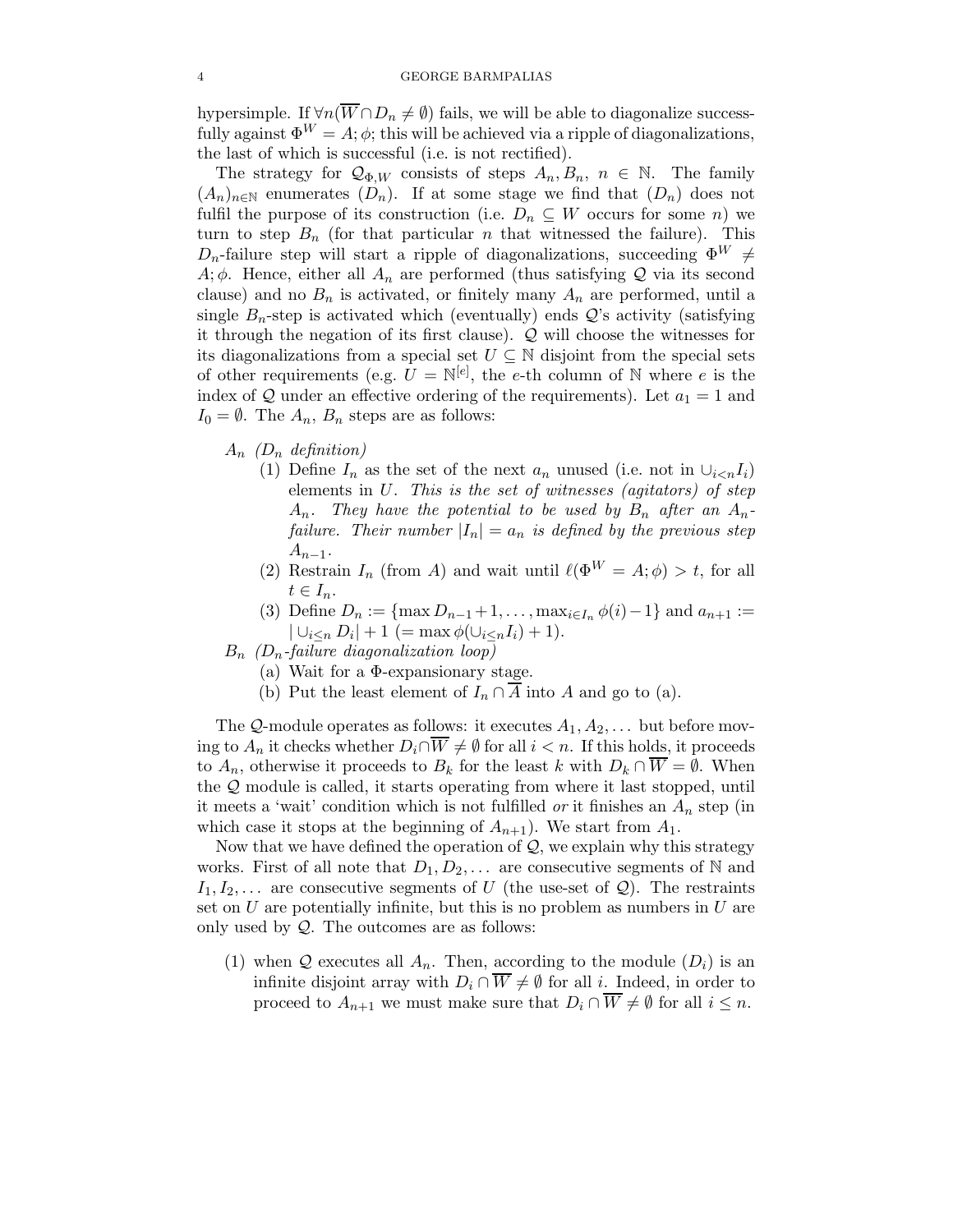- (2) when we are permanently stuck in a 'wait' instruction in some  $A_n$ step. In this case it is obvious that  $\Phi^W \neq A$ ;  $\phi$  and  $\mathcal Q$  is satisfied.
- (3) when the above fail, and so the  $\mathcal{Q}$ -module passes control to some  $B_n$ step. This must happen after  $D_n \cap \overline{W} = \emptyset$  (i.e.  $D_n \subseteq W$ ) has been noticed by the module.

In the third outcome,  $B_n$  will start a ripple of at most  $|I_n|$  diagonalizations and we claim that the last one will be impossible to rectify. In other words that  $\Phi^W \neq A$ ;  $\phi$  is a certain final outcome. Indeed, the only rectification codes (i.e. numbers that can rectify  $\Phi^W$  computations) for any agitator in  $I_n$  are in  $\mathbb{N} \restriction \max \phi(I_n)$  and so they are not more than  $\max \phi(I_n)$ . But  $\mathbb{N} \restriction \max \phi(I_n) = \bigcup_{i \leq n} D_i$  and since  $D_n \subseteq W$  any rectification code (for witnesses in  $I_n$ ) is in  $\bigcup_{i\leq n}D_i=\mathbb{N}\restriction \max\phi(I_{n-1})$ . So if  $R_n$  is the set of these codes,

$$
|R_n| = \max \phi(I_{n-1}) < \max \phi(I_{n-1}) + 1 = a_n = |I_n|.
$$

Since for each  $I_n$ -enumeration (into A, at a  $\Phi$ -expansionary stage) at least one  $R_n$ -enumeration (into W) is needed for a new expansionary stage to come, there will be a (final)  $I_n$  diagonalization which is not rectified. This means that the module will be stuck on (a) of  $B_n$  unable to obtain an expansionary stage. So  $\Phi^W \neq A$ ;  $\phi$  and the third outcome satisfies  $\mathcal{Q}$ . Hence the module is successful.

The *construction* for the satisfaction of the  $Q$  requirements is: at stage  $s$ run successively the modules of  $\mathcal{Q}_0, \ldots, \mathcal{Q}_s$ . The satisfaction of the requirements follows by the analysis of outcomes we discussed above. In particular, there is no injury. If we wish to add the requirement  $A \not\geq_T B$  for some given c.e. non-computable  $B$  we just need to attach the  $Q$  requirements in the usual Sacks-restraint argument (e.g. on a tree) for the satisfaction of:

$$
\mathcal{N}_{\Phi}:B\neq \Phi^{A}.
$$

There is no non-trivial interaction of strategies apart from those discussed above and those in the classical Sacks argument. Each Q strategy will occupy a (1-branching) node on the tree and will only be asked to respect a finite amount of A-restraint. So the only modification in its strategy is to choose I-witnesses larger than this finite (or at least with  $\liminf < \infty$ ) restraint. The verification of this construction follows the lines of the classical Sacks argument and our analysis of outcomes for the  $\mathcal{Q}$ -requirements.  $\Box$ 

In [3] we constructed a hypersimple set which is not wtt-bounded by any cut any computable ordering of N of order type  $\omega + \omega^*$ . By theorem 4 of section 5 this implies (in fact, is equivalent to)

**Corollary 1.** . There is a hypersimple set which is  $\leq_{wtt}$ -bounded by no set which is both hypersimple and semicomputable.

We would like to make an interesting comparison between the  $Q$ -strategy in the proof of theorem 1 with the strategy employed in [3] in order to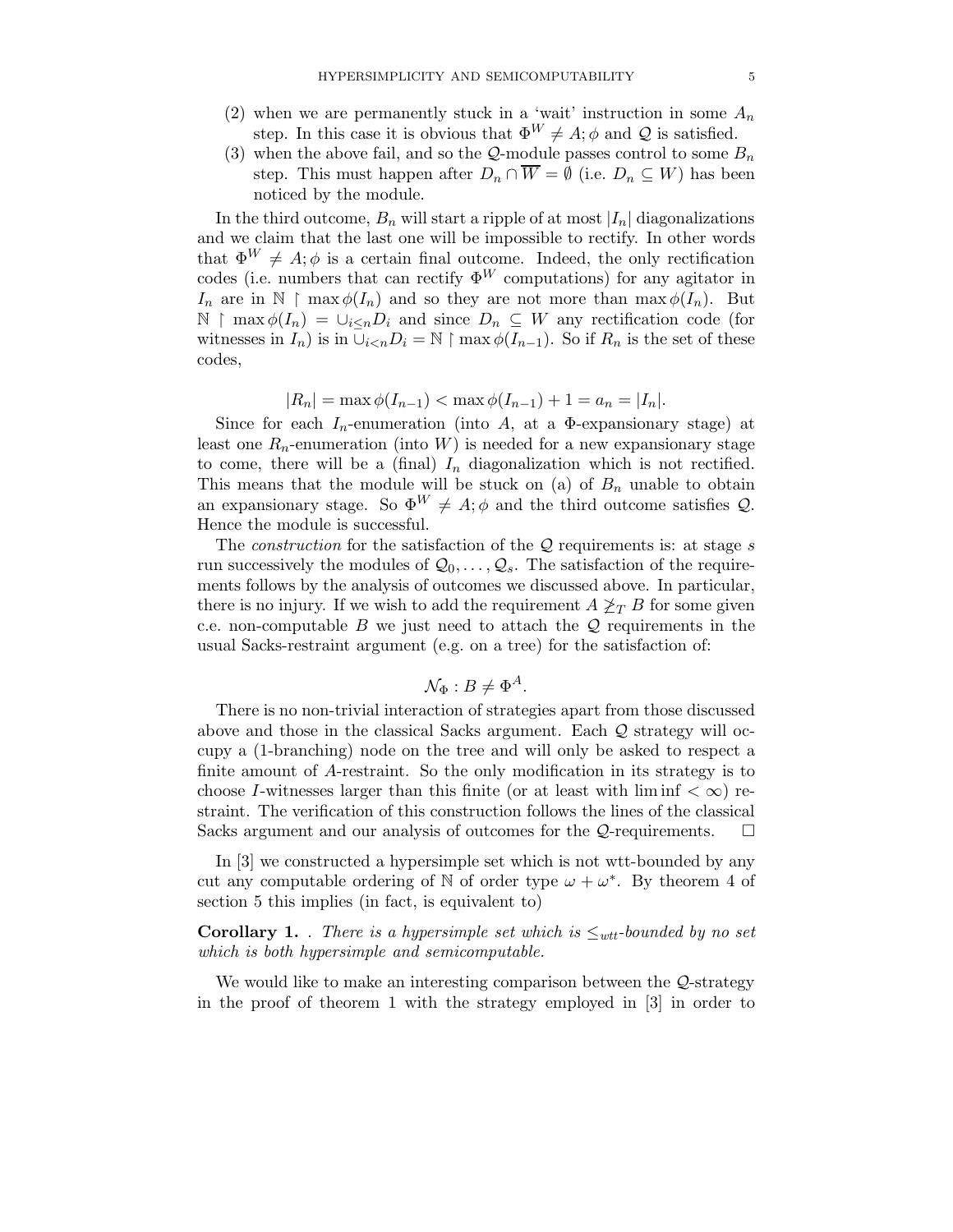prove the previously mentioned version of corollary 1. The crucial difference is that in the latter, the A-restraint on columns of  $\mathbb N$  (imposed by a fixed requirement) is only finite; and this is what allows us to make A hypersimple. Here is how we achieve this: our typical requirement is

$$
\mathcal{Q}'_{\Phi,W,\psi}: \Phi^W = A; \phi \Rightarrow \left\{ \begin{array}{c} W \text{ is not the left cut of the computable} \\ \text{ordering of } \mathbb{N} \text{ of order type } \omega + \omega^* \text{ defined by } \psi \end{array} \right.
$$

Here  $\psi$  is the function possibly defining such an ordering  $\prec$  on N (in the sense that  $\psi(n,m) = 1 \iff n \prec m$  with left cut  $W$ ;  $\Phi$  runs over the partial computable functionals,  $\phi, \psi$  over the partial computable functions and W over the c.e. sets. In a family of steps  $(A_n)$  (similar to the ones we used above) we enumerate a set  $D$  (instead of an array as in the above argument) intended to be  $\overline{W}$ . If at some point  $D \cap W \neq \emptyset$  we are able to diagonalize through a  $B_t$  step in a way analogous to the above proof. This way we are able to satisfy the following requirements:

$$
\mathcal{Q}_{\Phi,W,\psi}'' : \Phi^W = A; \phi \Rightarrow \left\{ \begin{array}{l} W \text{ is not the left cut of the computable} \\ \text{ordering of } \mathbb{N} \text{ of order type } \omega + \omega^* \text{ defined by } \psi \\ \text{or } \overline{W} = D \text{ (so } W \text{ is computable).} \end{array} \right.
$$

The satisfaction of all  $\mathcal{Q}''$  imply that A is non-computable. Using this,  $\mathcal{Q}''$ implies  $Q'$ . Moreover, the only way to have infinite restraints on  $Q'$ 's column is to let the sequence  $(A_n)$  act forever. According to that construction, this implies that  $D = \overline{W}$  and so W is computable. It also implies that  $\Phi^W = A; \phi$  and hence the outcome ' $D = \overline{W}$ ' is never realized (so we call it pseudo-outcome). Hence no sequence  $(A_n)$  acts forever and the restraint on columns of N imposed by any fixed requirement is only finite. Using this fact we are able to show that the hypersimplicity requirements are satisfied as well.

So the point is that in [3], due to the special nature of the requirements we were able to force a stop on the  $(A_n)$  routine (and so, the restraint it imposes to the lower hypersimplicity requirements) whereas in the proof of theorem 1 we are not.

#### 3. Hypersimple-free c.e. wtt-degrees

The next result shows that the c.e. wtt hypersimple-free degrees are more common than the ones studied in the previous section. In fact, we show their downward density in the c.e. wtt degrees.

**Theorem 2.** The hypersimple-free c.e. wtt-degrees are downwards dense in the c.e. wtt-degrees. That is, if  $c > 0$  then there is a c.e. hypersimple-free a such that  $0 < a < c$ .

Proof. By the density of the c.e. wtt-degrees it is enough to show that for every  $c > 0$  there is a hypersimple free **a** with  $0 < a \leq c$ . Suppose a noncomputable c.e. set  $C$ . We are going to construct a non-computable c.e.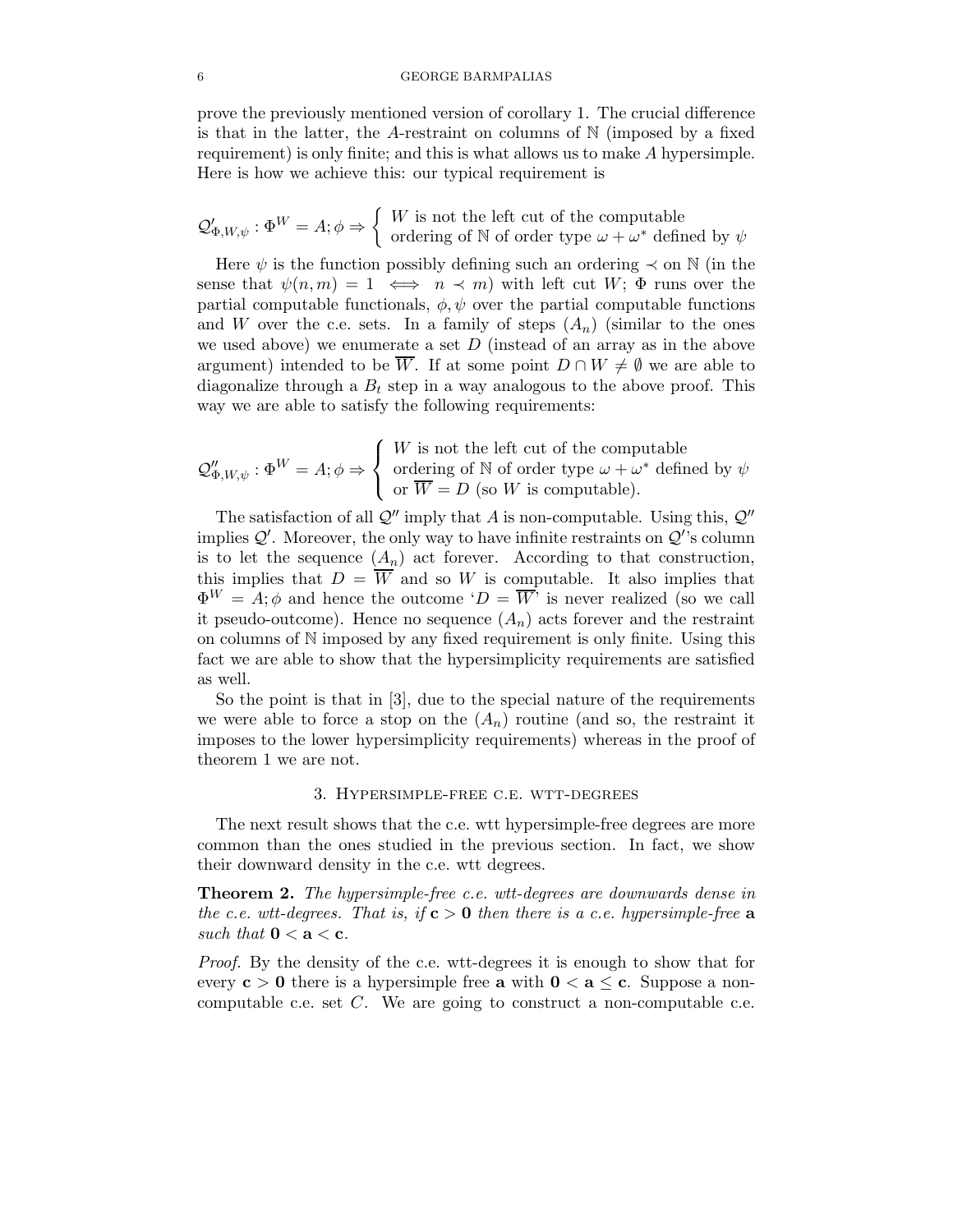$A \leq_{\text{wtt}} C$  and equivalent to no hypersimple set. The requirements (apart from the permitting  $A \leq_{\text{wtt}} C$  are:

$$
Q_{\Phi,\Psi,W} : \Phi^W = A; \phi \text{ and } \Psi^A = W; \psi \Rightarrow \begin{cases} \exists (D_n)((D_n) \text{ sequence of} \\ \text{consecutive segments of } \mathbb{N} \land \\ \forall n(\overline{W} \cap D_n \neq \emptyset)) \end{cases}
$$

We also have the non-computability requirements

$$
\mathcal{P}_{\Phi}: A \neq \Phi.
$$

We start off with the following atomic module for  $\mathcal{Q}_{\Phi,\Psi,W}$ . The idea behind this strategy is similar to the one of theorem 1: assuming  $\Phi^W = A; \phi$ we enumerate a strong array  $(D_n)$  and try to achieve  $\overline{W} \cap D_n \neq \emptyset$  for all n. The definition of each  $D_n$  is such that if we all of its elements appear in W later on (giving  $\overline{W} \cap D_n = \emptyset$ ) then we are able to ensure  $\Phi^W \neq A$ ;  $\phi$  by diagonalizing. But since we want  $A \leq_{\text{wtt}} C$  such diagonalization must be  $C$ -permitted. So since  $C$  is arbitrary, in general it will not allow the number of diagonalizations that steps  $B_n$  performed in theorem 1. To avoid this difficulty we modify the enumeration of  $(D_n)$  using the additional hypothesis  $\Psi^A = W$ ;  $\psi$  that we are given and we make sure that if  $D_n \subseteq W$  occurs then we are able to destroy  $\Phi^W = A; \phi$  with a single diagonalization. Hence, every  $D_n$  definition is associated with a diagonalization witness a which will be used if and when  $D_n \subseteq W$  occurs.

The C-permitting is represented formally by a function (in other words, a functional with empty oracle)  $\Delta$  which tries to compute C. Let U an infinite computable set especially for the use of  $Q$  strategy. Below, s is the current stage and any parameters mentioned in the construction are supposed to have a current value.

 $A_n$  (n-attack setup) Find a least  $a < s$  such that  $a \in U - A$  and  $-\ell(\Phi^W = A; \phi) > a$ 

– for all  $x \in \bigcup_{i \le n} D_i(\psi(x) \le a)$ 

and define  $a_n = a$  and  $D_n = {\max \cup_{i < n} D_i + 1, \ldots, \phi(a_n)}$ .

When  $A_n$  is run  $D_i$  for  $i < n$  are already defined. If  $D_n \subseteq W$ later on, we will be able to diagonalize successfully by  $a_n \setminus A$  and imposing a finite restraint on A (in order to preserve a segment of W).

 $B_n$  (D-failure step; in particular when the D-enumeration done in  $A_n$ has proved wrong)

Consider  $a_n$  which was defined in step  $A_n$ .

- (a) Wait until  $\ell(W, \psi^A; \psi) > x$  for all  $x \in \bigcup_{i \leq n} D_i$ . Restrain  $A \restriction v$ where  $v$  is the use of these computations.
- (b) Express desire for  $a_n \searrow A$ : define the functional  $\Delta \upharpoonright a_n = C \upharpoonright$  $a_n$ .

It will be  $v < a_n$  as in step  $A_n$ . If we are permitted to put  $a_n \searrow A$ , this enumeration respects the A restraint we imposed in (a) above.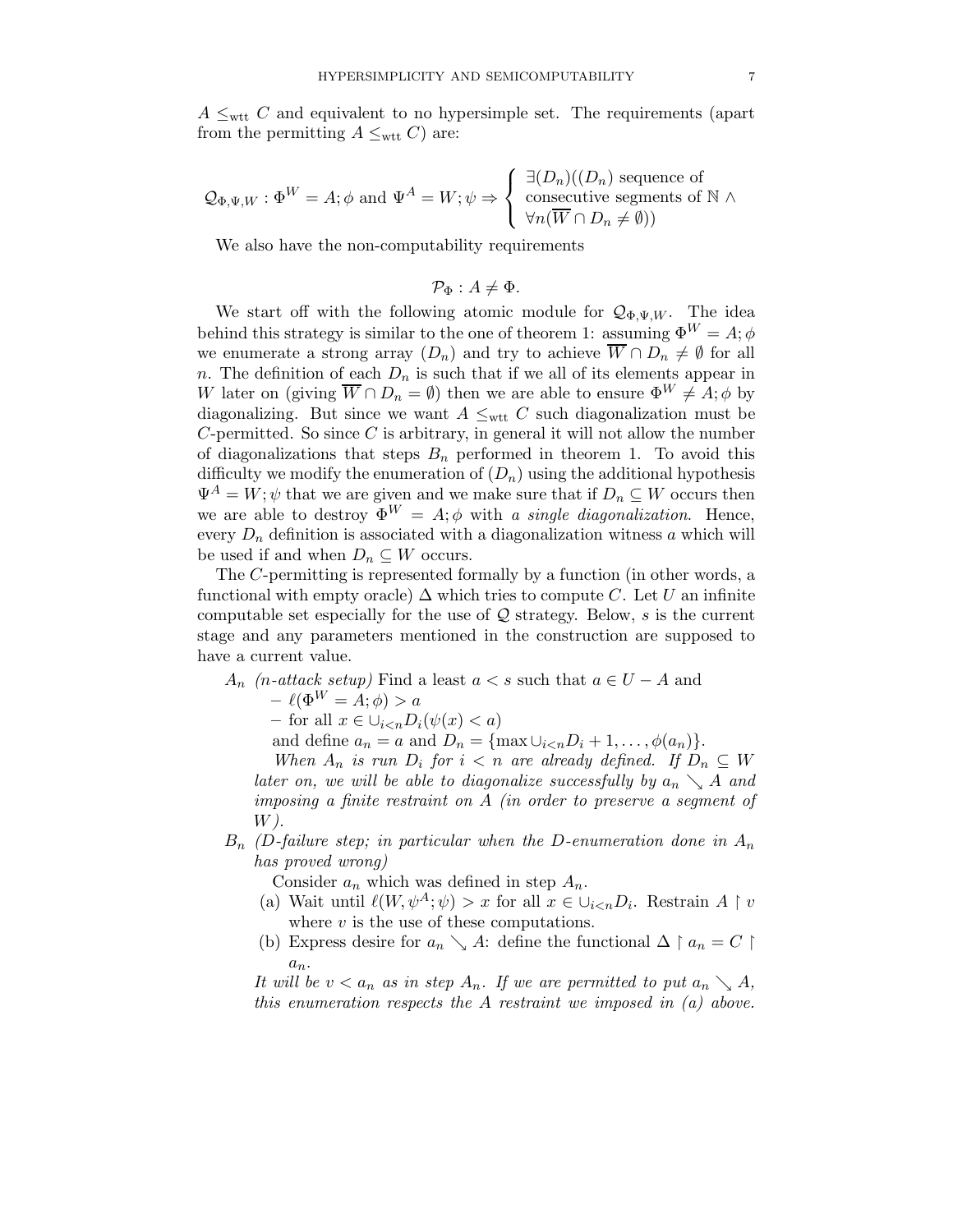This diagonalization can only be rectified via a W-enumeration below  $\Phi(a_n)$ . But no such enumeration can happen with elements in  $\cup_{i\leq n}D_i$  due to the A restraint we impose. Hence it must be with elements in  $D_n$ ; however these are already in W (this made us start step  $B_n$ ) and so the disagreement we create is permanent.

The parts  $A_n$ ,  $B_n$  above are only a piece of the whole  $\mathcal{Q}\text{-strategy}$ . We call them AB-routine. A recursive iteration of AB-routines  $(AB(0),AB(1),\dots)$ constitutes the Q-strategy. We explain how a single AB-routine works. It enumerates its own array  $(D_n)$ , which is a sequence of consecutive segments of (and potentially covering) N, while  $\Delta$  belongs to all AB-routines. It starts by performing successively the steps  $A_1, A_2, \ldots$  and at each  $A_i$  it defines  $D_i$ . It also finds a suitable  $a_i$  which is a witness for a 'back-up diagonalization' planned in case  $D_i \subseteq W$  later on, i.e. in case the guess made in  $A_i$  is wrong.

After that  $A_i$  has been completed and in order to pass to  $A_{i+1}$  we check whether  $D_k \subseteq W$  holds for some  $k \leq i$ . In other words, whether all the W-guesses we made so far (via  $(D_k)$ ) look correct. If yes, then we can proceed to  $A_{i+1}$  in order to push  $(D_k)$  further. Otherwise for the least n with  $D_n \subseteq W$  we pass control to  $B_n$ . No more steps apart from  $B_n$  will ever be performed in this  $AB$ -routine.  $B_n$  activates the back-up diagonalization prepared in  $A_n$ : it suggests (at some later suitable stage)  $a_n$  as a witness for  $\Phi^W \neq A$ ;  $\phi$  and it also restrains the W-use of the computation (even after a possible  $a_n \searrow A$ ). Note that in the atomic module above there are 'wait' instructions. Taking into account that we may have to wait forever, the outcomes of an AB-routine are:

- $\sqrt{1}^{AB}$ As we go through  $A_1, A_2, \ldots$  we get stuck in a 'wait' instruction of some  $A_i$  and stay there forever. According to the 'wait' conditions, this implies the satisfaction of Q.
- $\boxed{2}^{AB}$ Before passing to a next  $A_i$  we collapse onto a  $B_n$ -step. This does not automatically imply satisfaction of Q but it advances the functional  $\Delta$  (which belongs to all AB-routines). If the  $\Delta$ -axioms enumerated by  $B_n$  are later shown to be wrong, C will permit  $a_n$  and Q will be permanently satisfied.
- $3^{AB}$ We go through  $A_1, A_2, \ldots$  with no permanent distraction. Under this outcome the AB-routine produces an infinite disjoint array  $(D_n)$ with  $D_n \cap \overline{W} \neq \emptyset$  for all n, thus proving that W is not hypersimple  $($ and  $Q$  is satisfied).

Turning to the whole  $Q$ -strategy, we start executing  $AB(1)$  (which is identical to the typical AB-routine described above) and continue as follows (in an inductive mode). If and when  $AB(i)$  has come to an end (in the sense of outcome  $\boxed{2}^{AB}$  and  $\Delta$  looks correct, we start  $AB(i + 1)$  with the additional (but not essential) restriction that all the  $a_t$ -witnesses chosen during its  $A_t$ -steps are larger than the witnesses already suggested by the  $AB(m)$  for  $m < i$ , when they terminated (this ensures that every time we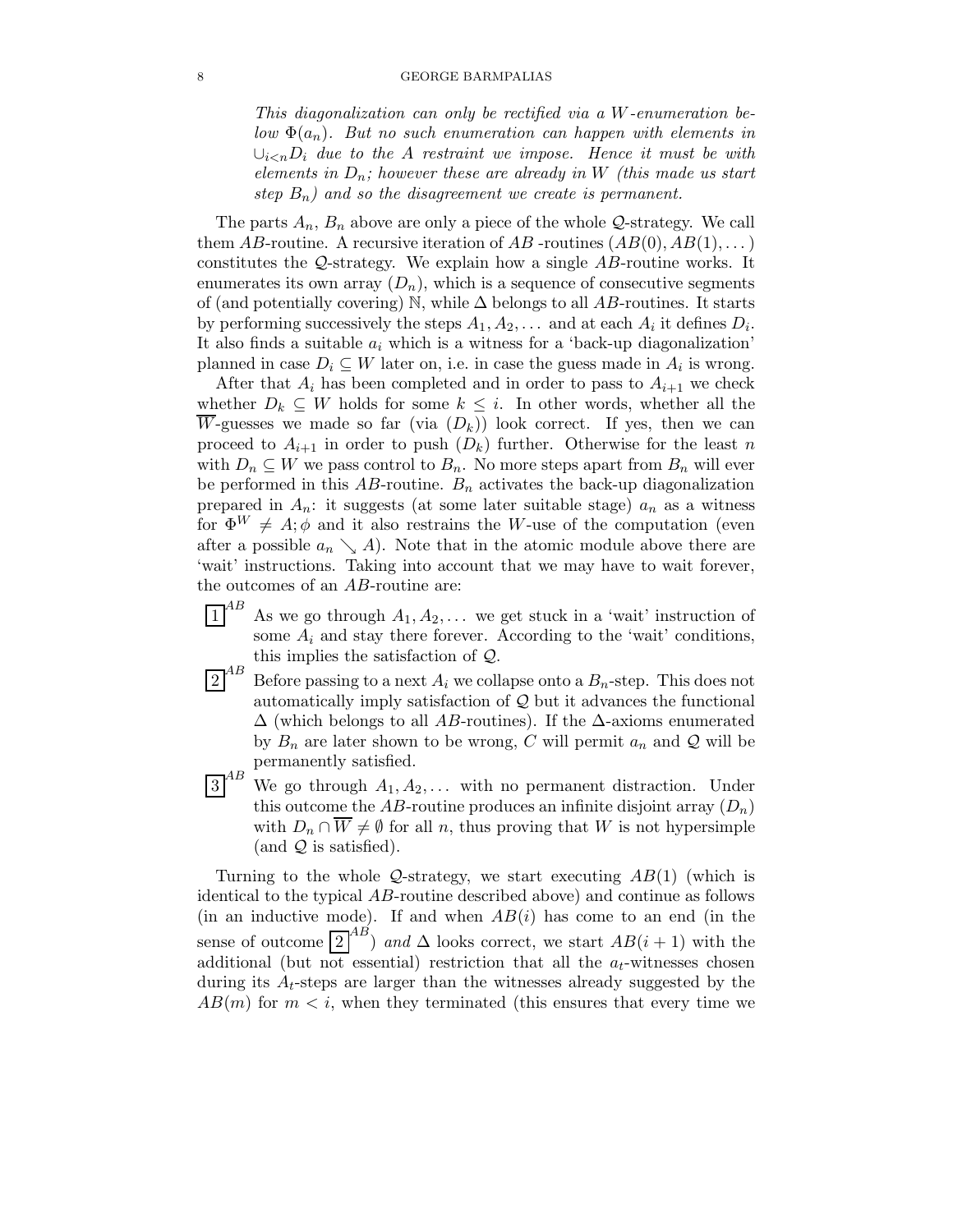pass to a higher AB-routine,  $\Delta$  has grown longer). If  $\Delta$  does not look correct, we finish with the Q-termination routine:

- (a) Let  $n = \mu i[\Delta(i) \neq C(i)]$  and a the least witness > n suggested at a previous AB-termination.
- (b) Put  $a \setminus A$  thus satisfying Q

(the disagreement will be preserved as explained above). From the above, any enumeration into A is C-permitted and so  $A \leq_{\text{wtt}} C$ . Note that as we go through  $AB(1),AB(2),\ldots$ , we build on more and more restraints on A. If C is indeed non-computable,  $\Delta$  must fail and so at some point the  $\mathcal{Q}$ -termination routine will satisfy  $\mathcal{Q}$ . The outcomes of the entire  $\mathcal{Q}$ -strategy are:

- $1^{\mathcal{Q}}$  As we go through  $AB(1), AB(2), \ldots$  we get stuck in a 'wait' instruction of some  $AB(i)$  and stay there forever. Or some  $AB(i)$  never stops running. Either case implies the satisfaction of  $\mathcal Q$  as before, and also that the overall A-restraints that  $\mathcal Q$  imposes are bounded (i.e. finite).
- $\overline{2}$ <sup>2</sup>

A  $\Delta$ -check finds  $\Delta$  wrong and we enter the  $\mathcal Q$ -termination routine. Again  $\mathcal Q$  is satisfied as explained above.

 $\overline{3}$ <sup>Q</sup> We never stop running  $AB(1), AB(2), \ldots$ . This means that  $\Delta$  is total and correct, so that  $C$  is computable.

These outcomes show that our strategy is successful. Moreover it is not difficult to see that all  $Q$  strategies can work together with only a finite injury effect. Whenever some Q act it initializes all lower requirements and probably increases its A-restraints. But according to the outcomes above it acts only finitely often (imposing a final finite A-restraint) and so it allows lower priority requirements (which respect the higher priority A-restraint) to be satisfied. This also shows that the  $\mathcal P$  requirements can be added with the same finite injury effect. We reserve special sets  $P$  for the witnesses of each  $\mathcal P$  and let them act according to the usual non-computability strategy: choose a witness larger than the restraints of higher priority Q requirements, wait until  $\Phi(t) \downarrow = 0$  and put  $t \searrow A$ . When P acts it initializes all lower priority requirements. When itself is initialized, it starts anew (with a new witness).

**Construction.** At stage s let the highest  $Q$  or  $P$  requirement (with index  $\langle s \rangle$  requiring attention act. A Q requires attention is one of its ABroutines requires attention; and this happens for  $AB(i)$  if all higher AB routines have finished a B-step and itself is ready to move on a further step (after we successfully complete a  $\Delta$ -correctness check, in case  $AB(i)$  is at the beginning). Once an  $AB$ -routine ends up in a  $B$ -step it starts carrying the responsibility for the correctness of a segment of  $\Delta$  (namely from the threshold marking the arguments on which the higher AB-routines have enumerated axioms, up to the largest argument for which  $AB(i)$  enumerated computations). If a  $\Delta$ -correctness check fails, we go back to the AB-routine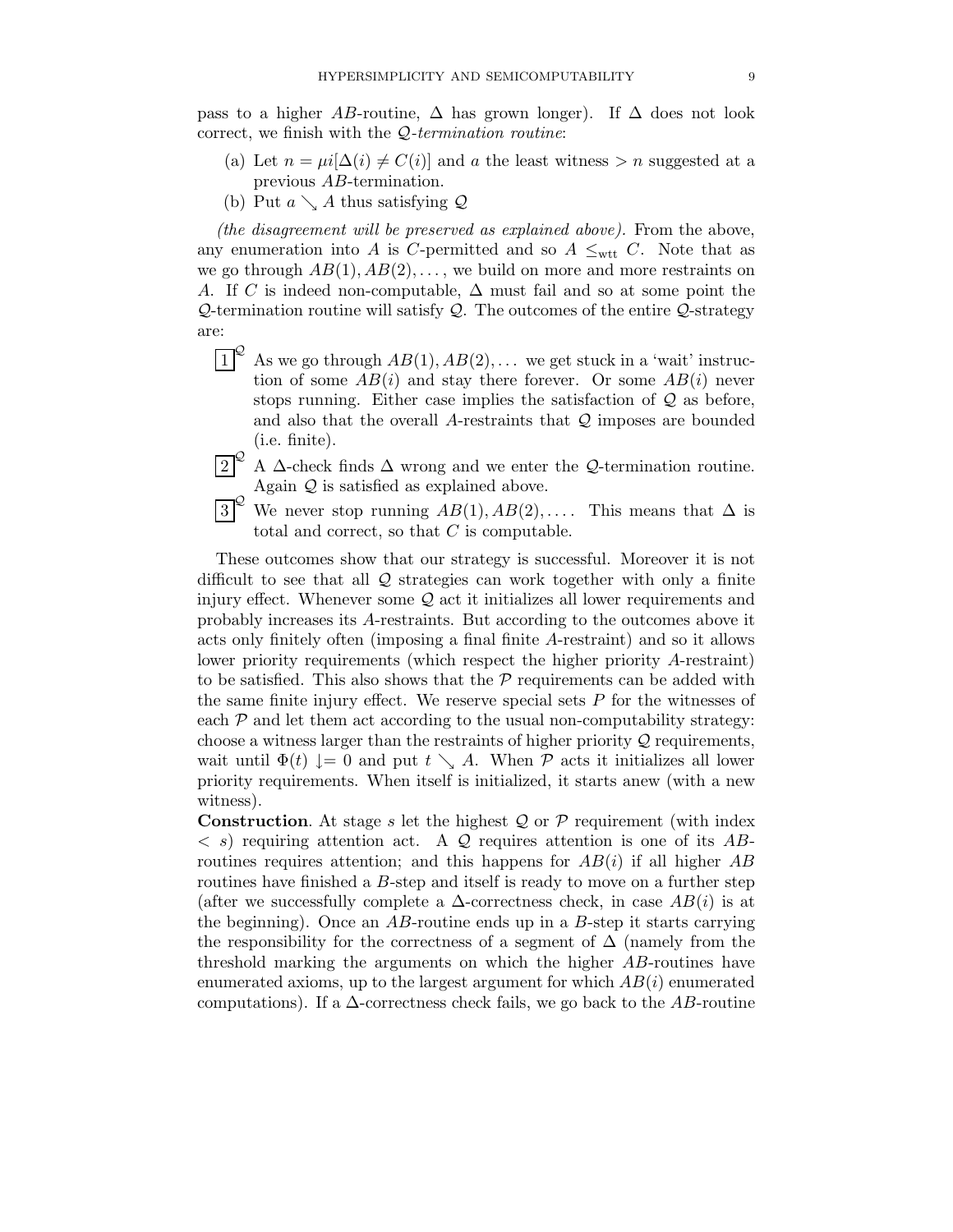which has the relevant responsibility, and in particular its  $B$ -step which enumerated the axioms.

This concludes the description of the construction. For the verification we note that (as explained above) any  $Q$  acts at most finitely many times and so all requirements can work together with the standard *finite injury* effect. The satisfaction of a single  $\mathcal Q$  is already explained above and this is enough for the verification as there are no non-trivial interactions between the  $Q$  requirements.

It is natural to ask whether downward density can be extended to full density of the hypersimple-free wtt degrees in the c.e. wtt degrees. If we start with an interval  $B \nless_{\text{wtt}} C$  (instead of just  $\emptyset \nless_{\text{wtt}} C$ ) one can see that the B-coding into A that we are constructing forces the need for multiple enumeration (similar to the diagonalization ripple of theorem 1) for the satisfaction of (the analogue of)  $\mathcal{Q}$ ; and this requires multiple permitting by C which is not always available. So we conjecture that a non-density result may be possible.

#### 4. Hypersimple Sets in the Wtt degrees: no maximal elements

The following theorem shows that there are no maximal hypersimple wtt degrees i.e. for every hypersimple wtt degree there is one strictly above it.

**Theorem 3.** If W is hypersimple, there exists a hypersimple set  $A$  such that  $W \leq_{wtt} A$ .

Proof. We have seen in the previous sections that there is a certain type of conflict when we try to construct a hypersimple set  $A$  above a given  $W$ , and sometimes this makes such a construction impossible. We show now that when we have the information that  $W$  is hypersimple, this conflict is managable and a construction is possible. If  $D_n$  is an effective enumeration of all finite sets and  $(\Phi, \phi)$  runs over an effective enumeration of all partial computable functionals/functions then the following requirements guarantee the result:

$$
Q: \t W \leq_m A
$$
  
\n
$$
\mathcal{P}_{\Phi\phi}: \t \Phi^W \neq A; \phi
$$
  
\n
$$
\mathcal{R}_{\phi}: \exists n(D_{\phi(n)} \subseteq A) \lor D_{\phi} \text{ not a strong array.}
$$

We say that  $D_{\phi}$  is a strong array if  $\phi$  is computable and for  $n \neq m$ ,  $D_{\phi(n)} \cap D_{\phi(m)} = \emptyset$ . Notice that Q asks for something stronger than we really need, namely m-reducibility instead of wtt. Fix a computable  $c : \mathbb{N} \to \mathbb{N}$ which is 1-1 and such that  $N - c(N)$  is infinite (e.g.  $c(n) = 2n + 1$ ). We will arrange that

$$
n \in W \iff c(n) \in A
$$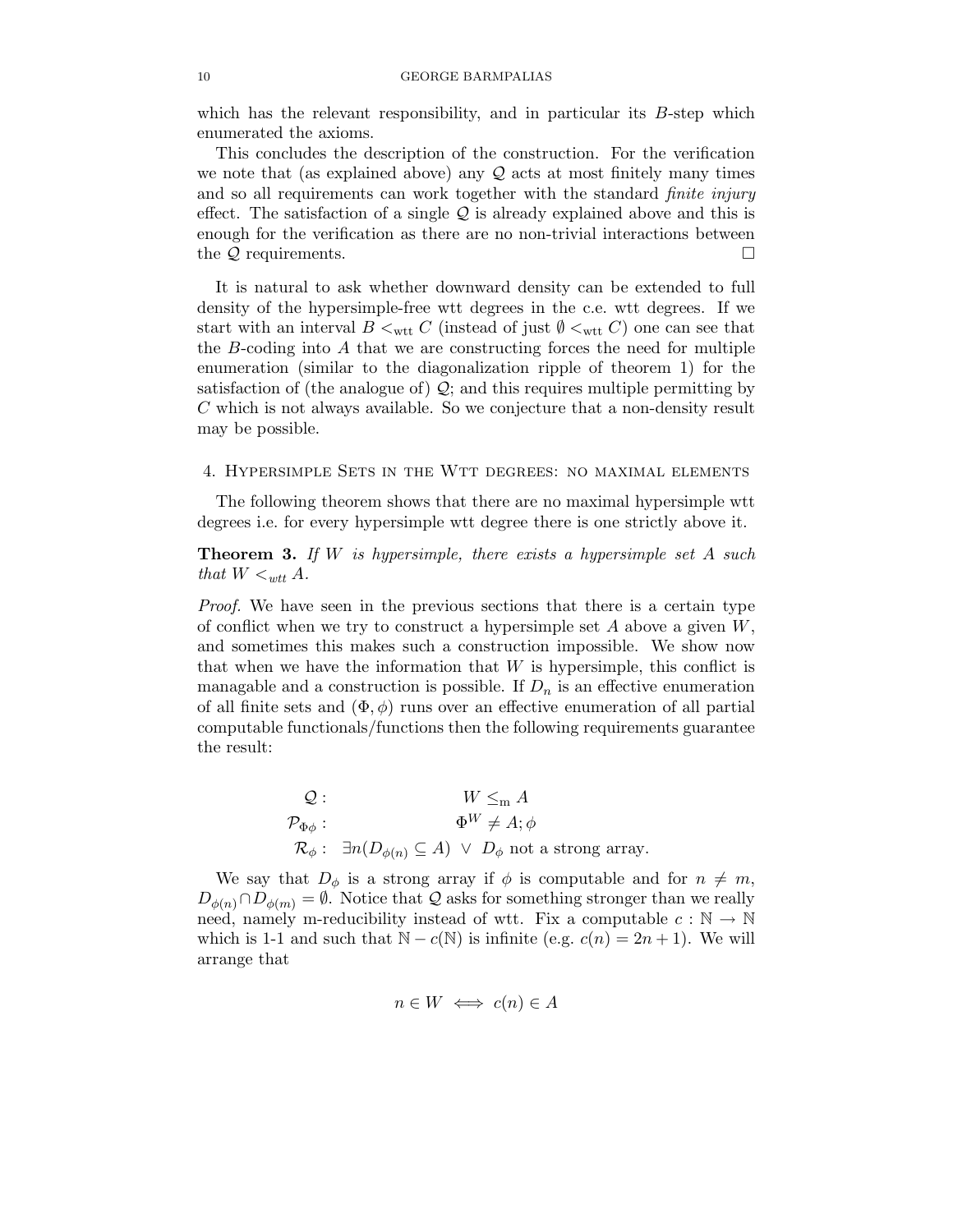thus satisfying  $Q$ . Assume a priority list where  $Q$  has highest priority and the infinitely many  $\mathcal{P}_{\Phi}$ ,  $\mathcal{R}_{\phi}$  follow in an effective way (based on the effective enumeration of  $(\Phi, \phi)$  that we assumed earlier). Each of  $\mathcal{P}_{\Phi}$ ,  $\mathcal{R}_{\phi}$ will be finitary (i.e. act finitely often) and any A-enumeration the do must not bring  $Q$  in difficult position. An A-enumeration affects  $Q$  only when it involves *c*-codes, i.e. elements in  $c(\mathbb{N})$ .

 $\mathcal{P}_{\Phi\phi}$  strategy. As usual, we can assume that  $\phi$  is strictly monotone. We are going to attack  $P$  by steping on the hypersimplicity of  $W$ : we construct a strong array  $(F_n)$  which tries to show that W is not hypersimple, in such a way that when it fails (i.e.  $F_n \subseteq W$ ) we are able to diagonalize successfully (i.e. in a way that makes a final dissagreement unavoidable) against  $\Phi^W =$  $A; \phi$ . This will be achieved via a ripple of diagonalizations, the last of which is successful (i.e. is not rectified).

The strategy consists of steps  $A_n, B_n, n \in \mathbb{N}$ . The family  $(A_n)_{n \in \mathbb{N}}$  enumerates  $(F_n)$ . If at some stage we find that  $(F_n)$  does not fulfil the purpose of its construction (i.e.  $F_n \subseteq W$  occurs for some n) we turn to step  $B_n$  (for that particular n which witnessed the failure). This  $F_n$ -failure step will start a ripple of diagonalizations, succeeding  $\Phi^W \neq A$ ;  $\phi$ . Since W is hypersimple, only finitely many  $A_n$  will be performed, and at some point a single  $B_n$ -step will be activated which (eventually) ends  $\mathcal{Q}$ 's activity leaving it satisfied. For the diagonalizations we will choose witnesses from  $N - c(N)$  so that we dont interfere with Q. Let  $a_1 = 1$ ,  $I_0 = \emptyset$  and assume a constant restraint r from the higher priority requirements. The  $A_n$ ,  $B_n$  steps are as follows:

- $A_n$  ( $F_n$  definition)
	- (1) Define  $I_n$  as the set of the next  $a_n$  unused (i.e. not in  $\cup_{i\leq n} I_i$ ) elements in  $\mathbb{N} - c(\mathbb{N})$ , greater than r and not yet in A. This is the set of witnesses (agitators) of step  $A_n$ . They have the potential to be used by  $B_n$  after an  $A_n$ -failure. Their number  $|I_n| = a_n$  is defined by the previous step  $A_{n-1}$ .
	- (2) Restrain  $I_n$  (from A) and wait until  $\ell(\Phi^W = A; \phi) > t$ , for all  $t\in I_n$ .
	- (3) Define  $F_n := \{ \max F_{n-1} + 1, \ldots, \max_{i \in I_n} \phi(i) 1 \}$  and  $a_{n+1} :=$  $|\bigcup_{i\leq n} F_i| + 1 (= \max \phi(\bigcup_{i\leq n} I_i) + 1).$
- $B_n$  ( $F_n$ -failure diagonalization loop)
	- (a) Wait for a Φ-expansionary stage.
	- (b) Put the least element of  $I_n \cap \overline{A}$  into A and go to (a).

The P-module operates as follows: it executes  $A_1, A_2, \ldots$  but before moving to  $A_n$  it checks whether  $D_i \cap \overline{W} \neq \emptyset$  for all  $i < n$ . If this holds, it proceeds to  $A_n$ , otherwise it proceeds to  $B_k$  for the least k with  $D_k \cap \overline{W} = \emptyset$ . When the Q module is called, it starts operating from where it last stopped, until it meets a 'wait' condition which is not fulfilled *or* it finishes an  $A_n$  step (in which case it stops at the beginning of  $A_{n+1}$ ). We start from  $A_1$ .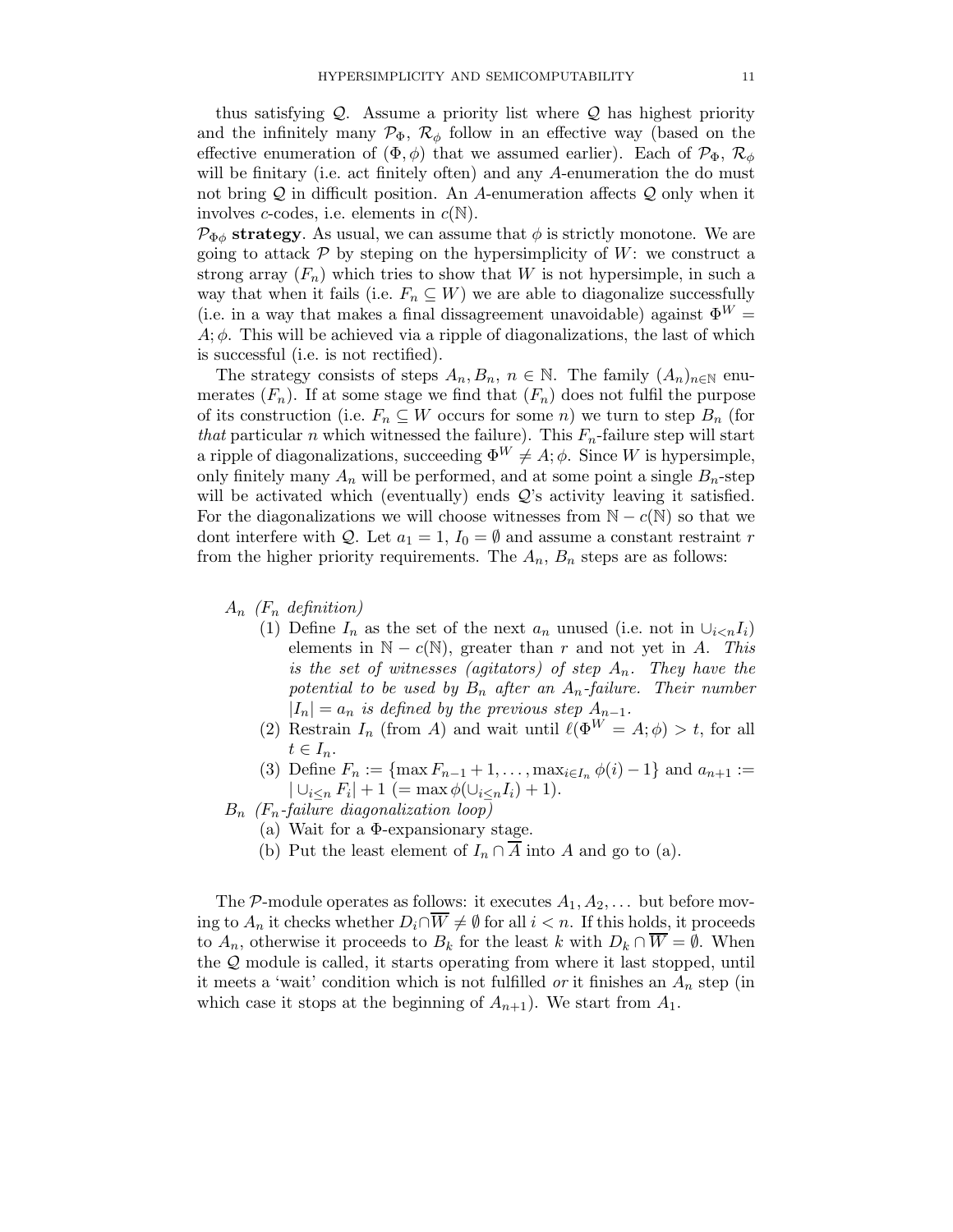Now that we have defined the operation of  $P$ , we explain why this strategy works. First of all note that  $D_1, D_2, \ldots$  are consecutive segments of N. The outcomes are as follows:

- (1) when  $P$  executes all  $A_n$ . Then, according to the module  $(F_i)$  is an infinite disjoint array with  $D_i \cap \overline{W} \neq \emptyset$  for all i. This is impossible since  $W$  is hypersimple.
- (2) when we are permanently stuck in a 'wait' instruction in some  $A_n$ step. In this case it is obvious that  $\Phi^W \neq A$ ;  $\phi$  and  $\mathcal Q$  is satisfied.
- (3) when the above fail, and so the  $\mathcal{Q}$ -module passes control to some  $B_n$ step. This must happen after  $D_n \cap \overline{W} = \emptyset$  (i.e.  $D_n \subseteq W$ ) has been noticed by the module.

In the third outcome,  $B_n$  will start a ripple of at most  $|I_n|$  diagonalizations and we claim that the last one will be impossible to rectify. In other words that  $\Phi^W \neq A; \phi$  is a certain final outcome. Indeed, the only rectification codes (i.e. numbers that can rectify  $\Phi^W$  computations) for any agitator in  $I_n$  are in  $\mathbb{N} \restriction \max \phi(I_n)$  and so they are not more than  $\max \phi(I_n)$ . But  $\mathbb{N} \restriction \max \phi(I_n) = \bigcup_{i \leq n} F_i$  and since  $F_n \subseteq W$  any rectification code (for witnesses in  $I_n$ ) is in  $\bigcup_{i\leq n}F_i=\mathbb{N}\restriction \max\phi(I_{n-1})$ . So if  $K_n$  is the set of these codes,

$$
|K_n| = \max \phi(I_{n-1}) < \max \phi(I_{n-1}) + 1 = a_n = |I_n|.
$$

Since for each  $I_n$ -enumeration (into A, at a  $\Phi$ -expansionary stage) at least one  $K_n$ -enumeration (into W) is needed for a new expansionary stage to come, there will be a (final)  $I_n$  diagonalization which is not rectified. This means that the module will be stuck on (a) of  $B_n$  unable to obtain an expansionary stage. So  $\Phi^W \neq A$ ;  $\phi$  and the third outcome satisfies P. Hence the module is successful. Also, note that in each of the two realizable outcomes above the restraints that  $P$  imposes (to lower priority requirements) are finite.

 $\mathcal{R}_{\phi}$  strategy. Although we were able to find a strategy for  $\mathcal P$  which does not interfere with  $Q$ , it is not possible to do the same with  $R$ , since hypersimplicity requirements can not afford to choose their witnesses from a pre-arranged computable set. So we have to allow them to enumerate into elements of  $c(N)$  as well and to avoid the destruction of Q we will take advantage of the hypersimplicity of W once more. Based on the given strong array  $(D_{\phi(n)})$  (which tries to show that A is not hypersimple) we will construct a strong array  $(G_n)$  which tries to show that W is not hypersimple. When  $(G_n)$  fails, i.e.  $G_k \subseteq W$  for some k, we will cause a  $(D_{\phi(n)})$  -failure (i.e.  $D_{\phi(k)}$  for some k) without creating any potential problems to Q. Note that  $(G_n)$  will definitly fail since W is given hypersimple. To be more specific, we simply define

$$
G_n := \{ k \mid c(k) \in D_{\phi(n)} \}.
$$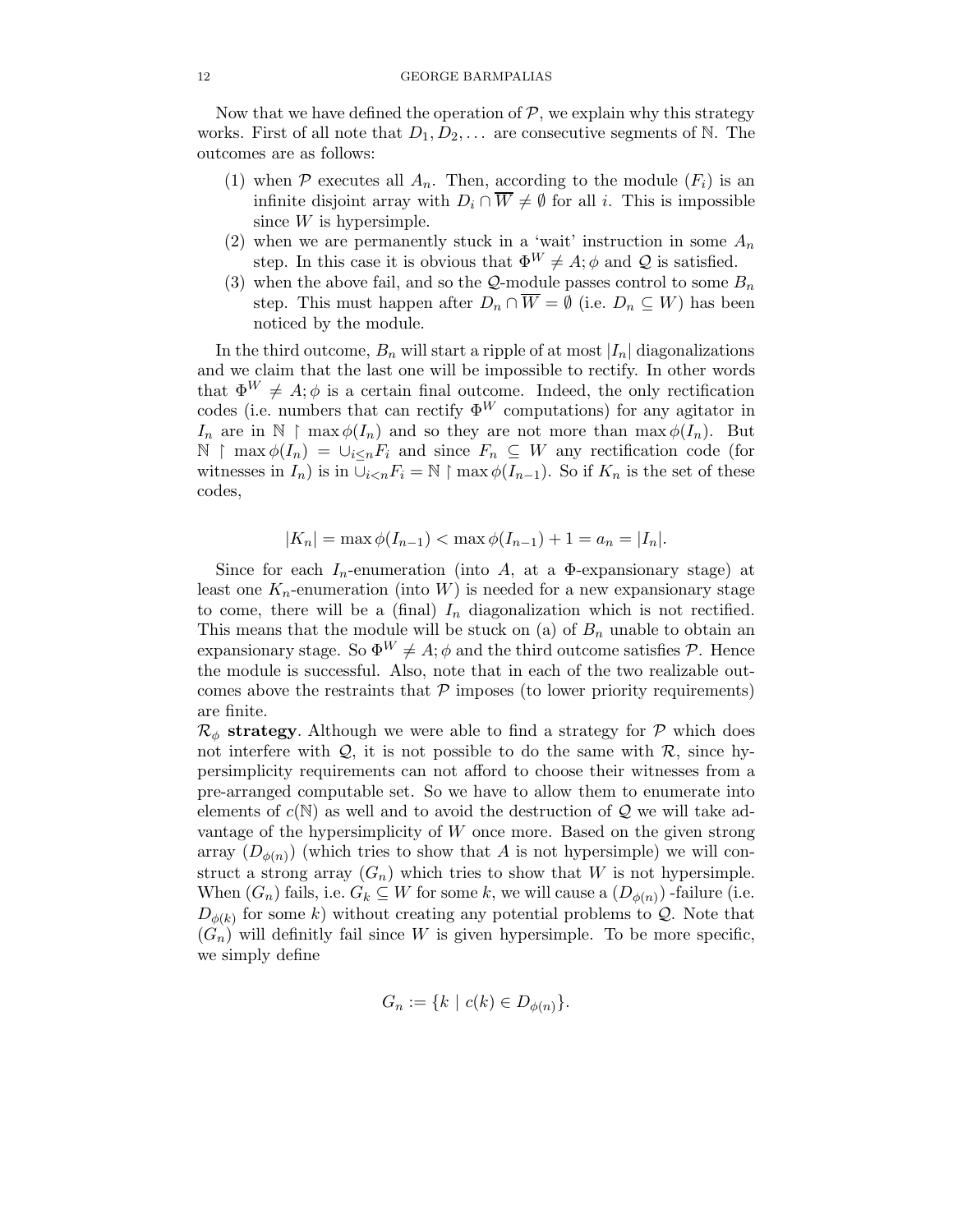Now since W is hypersimple, some  $G_n \subseteq W$  at some stage. But then  $\mathcal{R}_{\phi}$ can be satisfied by putting into A only the elements in  $D_{\phi(n)} - c(\mathbb{N})$ ; indeed,  $c(\mathbb{N}) \cap D_{\phi(n)}$  is already in A by Q's module and  $G_n \subseteq W$ . In other words we satisfy  $R$  without enumerating into  $A$  any  $c$ -codes (such an enumeration is left to  $Q$ ).

Construction. In order to let all the strategies work together we only need to make sure that lower priority requirements respect the restraint  $r$  set by higher ones. Note that only  $P$  impose restraints. Whenever a  $P$  or  $R$ receives attention we initialize all lower priority  $\mathcal{P}$ -requirements. Every  $\mathcal{P}$ chooses witnesses greater than the restraint r and restrains them;  $R$  only enumerates into A a  $G_n$  with all members greater than r. A P requirement requires attention when its module is ready to move to the next step; and a P requirement when there is a  $G_n$  with  $G_n \subseteq W$  and  $\min G_n > r$ . The construction is: at stage s

- For every n, if  $n \in W$  (and  $c(n) \notin A$ ) put  $c(n) \setminus A$ .
- Find the least  $P$  or  $R$  which requires attention in the first case run the relevant module (from where it last stopped) and in the latter find the least n with  $G_n \subseteq W$ , min  $G_n > r$  and enumerate the elements of  $D_{\phi(n)}$  into A. Initialize the lower priority requirements.

The satisfaction of the requirements follows by the analysis of outcomes we discussed above and an application of the finite injury method.  $\Box$ 

5. Hypersimple Semicomputable Sets in the Wtt degrees

In the previous sections we dealt with the notion of hypersimplicity and now we consider how semi-computability (in the sense of Jockusch[4]) relates to the wtt c.e. degrees along with hypersimplicity. We recall the following definition:

**Definition 1** (Jockusch[4]). A set A is semicomputable if there is a computable f such that

- $f(x,y) \in \{x,y\}$
- $x \in A \lor y \in A \Rightarrow f(x, y) \in A$ .

Semicomputable sets are known to be exactly the cuts of computable linear orderings of N and as Jockusch[4] points out,

**Proposition 1** (Jockusch<sup>[4]</sup>). Every c.e. wtt (and indeed tt) degree contains a c.e. semicomputable set.

So it makes sense to study the wtt degrees of sets that are both hypersimple and semicomputable. First we provide a characterisation of the hypersimple semicomputable sets, which will give a better intuition in our constructions.

**Theorem 4.** A set is hypersimple semicomputable iff it is the left c.e. noncomputable cut of a computable ordering of  $\mathbb N$  of type  $\omega + \omega^*$ .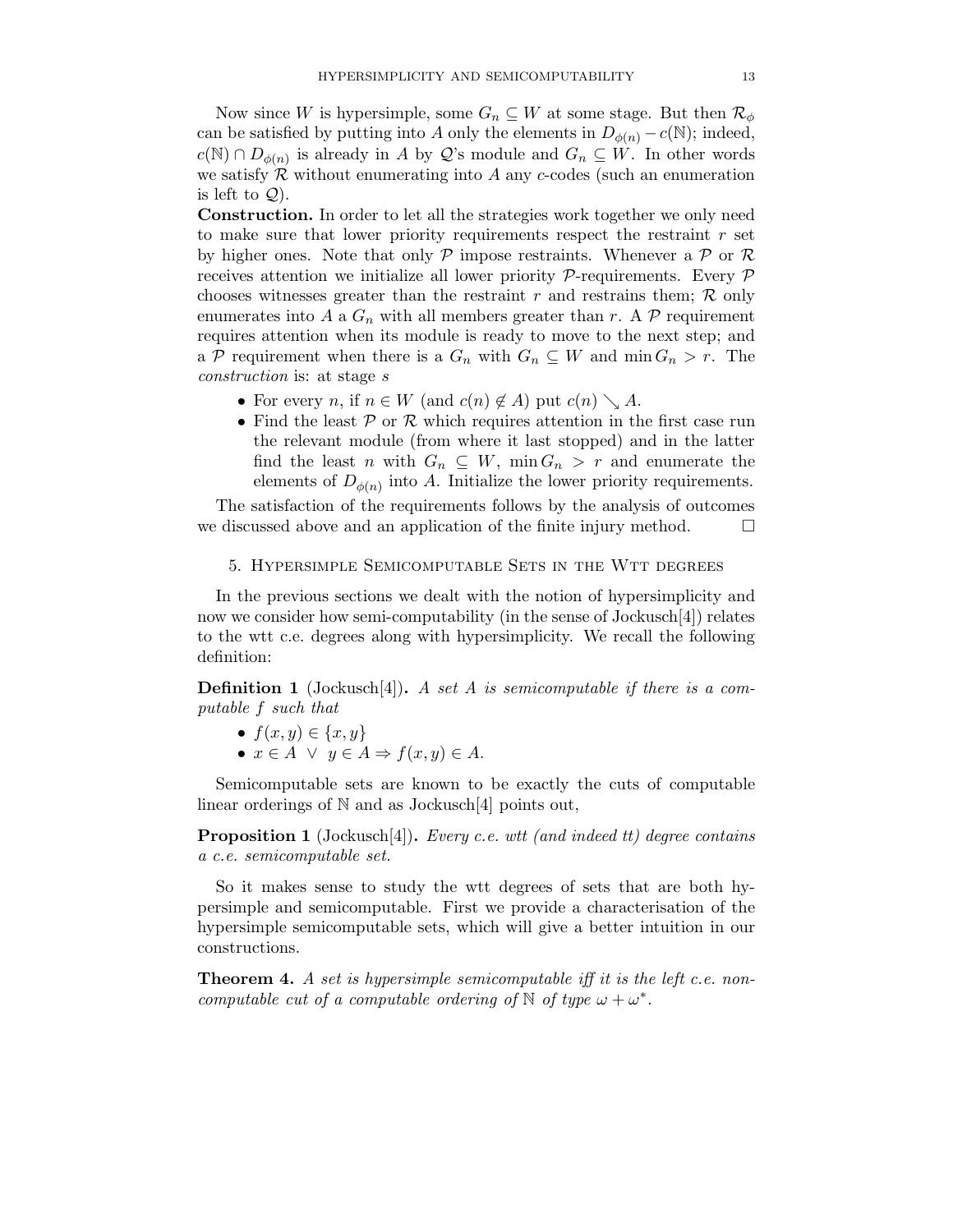Proof. It will be clear that 'left' can be replaced by 'right'. As mentioned above, it is well known that semicomputable sets are exactly the cuts of computable orderings of N. Also, it is not difficult to show that if a cut of a computable ordering of  $\mathbb N$  of type  $\omega + \omega^*$  is c.e. non-computable, then it is hypersimple (see  $[2]^1$ ). Hence one direction of the theorem follows easily.

For the other, assume that  $A$  is semicomputable and hypersimple. Then it is the left cut of a computable ordering ≺ of N. Assume an effective enumeration  $A_s$  of A (with max  $A_s < s$ ) and define the set B as follows:

### stage s. If s lies on the  $\prec$ -left of some element in  $A_s$ , enumerate  $s \searrow B$ .

Obviously  $B$  is a computable subset of  $A$ . It is the set of elements which we know they belong to  $A$ , by the time they are enumerated in the standard enumeration of N. We will define a new order  $\prec_{\ast}$  of N which is of type  $\omega + \omega^*$  and its left cut is A. In fact,  $\prec$  and  $\prec_*$  will only differ on B.

The intuition is that in order to transform the order type of  $\prec$  to  $\omega$  +  $\omega^*$  it is sufficient (and necessary) to ensure that every element has either finitely many predecessors or finitely many successors. Since  $A$  is infinite, any element of  $A$  has infinitely many  $\prec$ -predecessors and so we must ensure that it has only finitely many  $\prec_{*}$ -successors. Similarly, for the elements in A we must ensure that they have only finitely many predecessors, and we do this by reordering some of them.

We view the construction of  $\prec_{\ast}$  as mapping (placing) natural numbers into a dense line like  $\mathbb{Q}$ . The order of the rationals induces  $\prec_{\ast}$  via the mapping. In fact, we already have such a mapping with respect to  $\prec$ . Thus we only have to move some naturals on the line, and this re-placement will define  $\prec_{*}$ . At stage s it is enough to specify the position of s with respect to the numbers in  $\mathbb{N} \restriction s$ . Here is the construction. Run the construction of B as above and at stage s, if s  $\setminus$  B we place s between the two  $\prec$ -largest elements in  $A_s - B$  (and larger than every B-element currently in there). If not, we leave it in its old position.

Note that  $\prec$  is a (computable) order; also, we only move elements in the left cut A of  $\prec$  and the new positions remain in A. So A is a left cut of  $\prec_{\ast}$  as well. Now if there was an element in  $\overline{A}$  with infinitely many  $\prec_{\ast}$ successors, there would be an infinite c.e. subset of  $\overline{A}$ . This contradicts the hypersimplicity assumption. The only thing left to show is that any element of A has finitely many ≺∗-predecessors. Indeed, by induction every element in A has a  $\prec_{*}$ -successor in A. If  $t \in A$  and  $t \prec_{*} k$ , every  $s > \max\{t, k\}$  will be  $\prec_{*}$ -greater than t. This concludes the proof.

What we did in the above construction is to spot elements which are 'born' too low (i.e. too left on the line) and lift them as much as possible within the least initial segment of the line which contain all elements of  $A$  (we

<sup>&</sup>lt;sup>1</sup>in terms of that paper, theorem 4 can be restated as 'semicomputable hypersimple sets are exactly the approximation representations (of c.e. reals)'.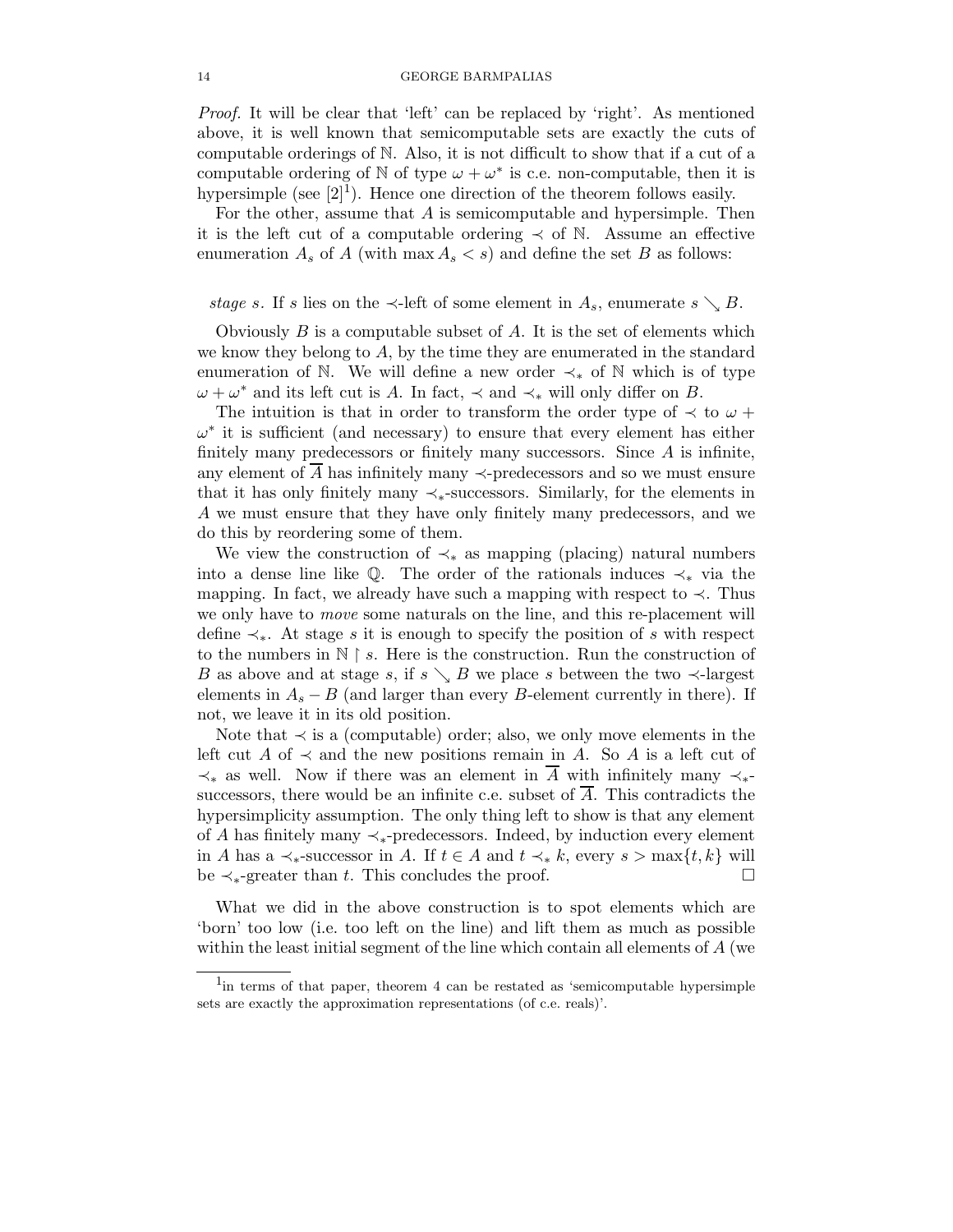sometimes call this 'black area'). The set  $B$  contains the 'low-born' elements (of the black area). Theorem 4 shows that the approximation representations (or simply representations) for c.e. reals studied in Barmpalias[2] are just the subsets of N that are both hypersimple and semicomputable. Below we will often say 'representation' instead of 'hypersimple semicomputable set'. Also, a representation or hypersimple semicomputable wtt degree is one that contains representations. The reason why we use this term is that technically speaking we do not see these sets as a combination of the two classical notions but rather as sets with an easily identifiable and intuitively clear structure (as cuts of computable orderings of a special type). The building of a representation will be a construction of a computable linear ordering of type  $\omega + \omega^*$  with a simultaneous infinite enumeration of its left cut (roughly as in the proof of theorem 4).

5.1. No greatest element for the hypersimple semicomputable wtt degrees. It is natural to ask whether there is a 'universal' c.e. cut of a  $\omega + \omega^*$  computable ordering of N in the sense that it  $\leq_{\text{wtt}}$ -bounds every other of the same kind. We give a negative answer by showing that there is no maximum hypersimple semicomputable wtt degree, i.e. one that bounds all the others.

# Theorem 5. There is no greatest hypersimple semicomputable wtt degree.

For the proof we assume we are given a representation A and we construct a representation B such that  $B \nleq_{\text{wtt}} A$ . We want to satisfy the following:

$$
\mathcal{Q}_\Phi: \Phi^A \neq B; \phi
$$

Here  $\Phi$  runs over the partial computable functionals and  $\phi$  over the partial computable functions (intended as the use of  $\Phi$ ). The plan is to diagonalize against  $\Phi^A = B$ ;  $\phi$  in a way that is impossible (for the opponent) to rectify (by A-enumeration). For this we will need to diagonalize a number of times, of which the first one (with witness  $b$  in the module below) has a special role. We choose b along with a finite number of other witnesses so that after the rectification of  $b \setminus B$  the A-enumeration triggered (the set D in the module below) has left less rectification points with respect to our other witnesses than the number of these very witnesses. This guarantees that when we start successive diagonalizations with the other witnesses (at expansionary stages) at least one of them will be impossible to rectify. For this plan the fact that A is a representation is crucial.

We view A as the left bi-infinite cut of a computable  $\omega + \omega^*$  ordering  $\leq_A$ of N; so we are given  $\leq_A$  and an enumeration of A. The construction will define a computable ordering  $\lt_B$  of N of the same type and simultaneously enumerate its unique left bi-infinite cut in  $B$ . We view the definition of  $\langle A, \langle B \rangle$  as taking place on an A-line and B-line respectively (since they are linear). The enumeration of a cut is represented graphically by a c.e. black area (see figure 2) which is continuously expanding and eventually covers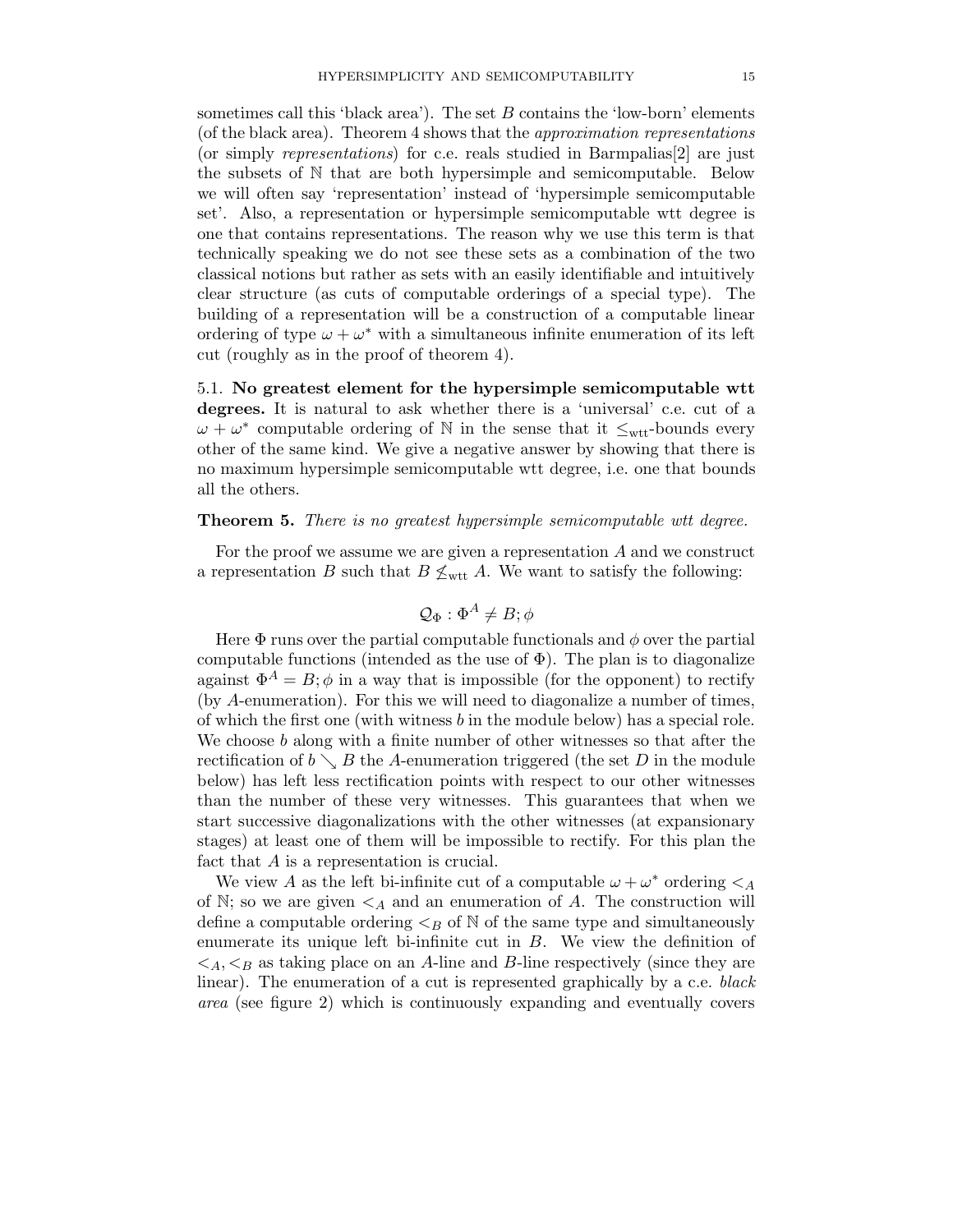the part of the line that contains elements in the cut. The elements of  $\mathbb N$  are also called points when they are mentioned in relation to the A or B-line. Another way to say  $m \leq_A n$  for two numbers  $m, n$  is that m is on the left of n (or n on the right of m) on the A-line (see figure 2). At any stage only a finite segment of N is  $\lt_A$  (or  $\lt_B$ ) -ordered and so, as we say, the numbers in this segment have a position on the corresponding line.



Figure 2: Construction of a c.e. cut of a  $\omega + \omega^*$  computable ordering.

In the module below we use the symbols  $\infty_A$ ,  $\infty_B$  which refer to the A and B lines respectively. These have the properties  $n > A \propto_A n \nleq_A \infty_A$ for all  $n, \infty_A \notin A$  and similarly for B. Intuitively they are a non-standard point on the corresponding line, on the left of any standard one and we use them just to make our description simpler and more uniform. To save space, we talk about the strategy as if there is potential for  $Q$  to work with other similar requirements. However it can also be seen as the module of Q working in isolation. We use the *origins*  $o_A$ *, o<sub>B</sub>* (as parameters of Q) on the  $A, B$  lines respectively which are the points defining the segments on these lines involved in higher priority requirements' activity (if any). So Q uses points on the left of the origins and it also assumes that  $o<sub>A</sub> \notin A$ , i.e. that no point on the  $A$ -line related to a higher requirement enters  $A$ . If this assumption is false it will be initialized.

## 5.1.1.  $\mathcal{Q}_{\Phi}$ -module.

(1) Define the origin  $\rho_B$  of this requirement on the B-line as the leftmost point currently outside B (if such doesn't exist, let  $o_B = \infty_B$ ). Put the next number  $b$  without a position on the  $B$ -line, to the left of  $o_B$ . Set  $I_B = \{b\}.$ 

Define the origin  $o<sub>A</sub>$  of this requirement on the A-line as the leftmost point in the  $I_A$ -intervals of higher requirements (if they don't exist or they are empty, let  $o_A = \infty_A$ ). Dynamically define the set  $I_A$  for this requirement as:

$$
I_A = \{i \mid i < \max_{k \in I_B} \phi(k) \land i <_A o_A\} - D - A
$$

where D is dynamically defined =  $\{i \mid i \leq_A \min_A \{t < \phi(b) \mid t \notin \mathcal{E}\}\$ A}}; min<sub>A</sub> is the  $\langle A_+$ -minimum and min<sub>A</sub> $\emptyset = \infty_A$ .

The dynamic definition of a parameter means that whenever mentioned it is (re)defined by applying the definition using the current values of any parameters involved. The set  $I_B$  contains the agitators that we plan to use for our diagonalizations. D is the set of numbers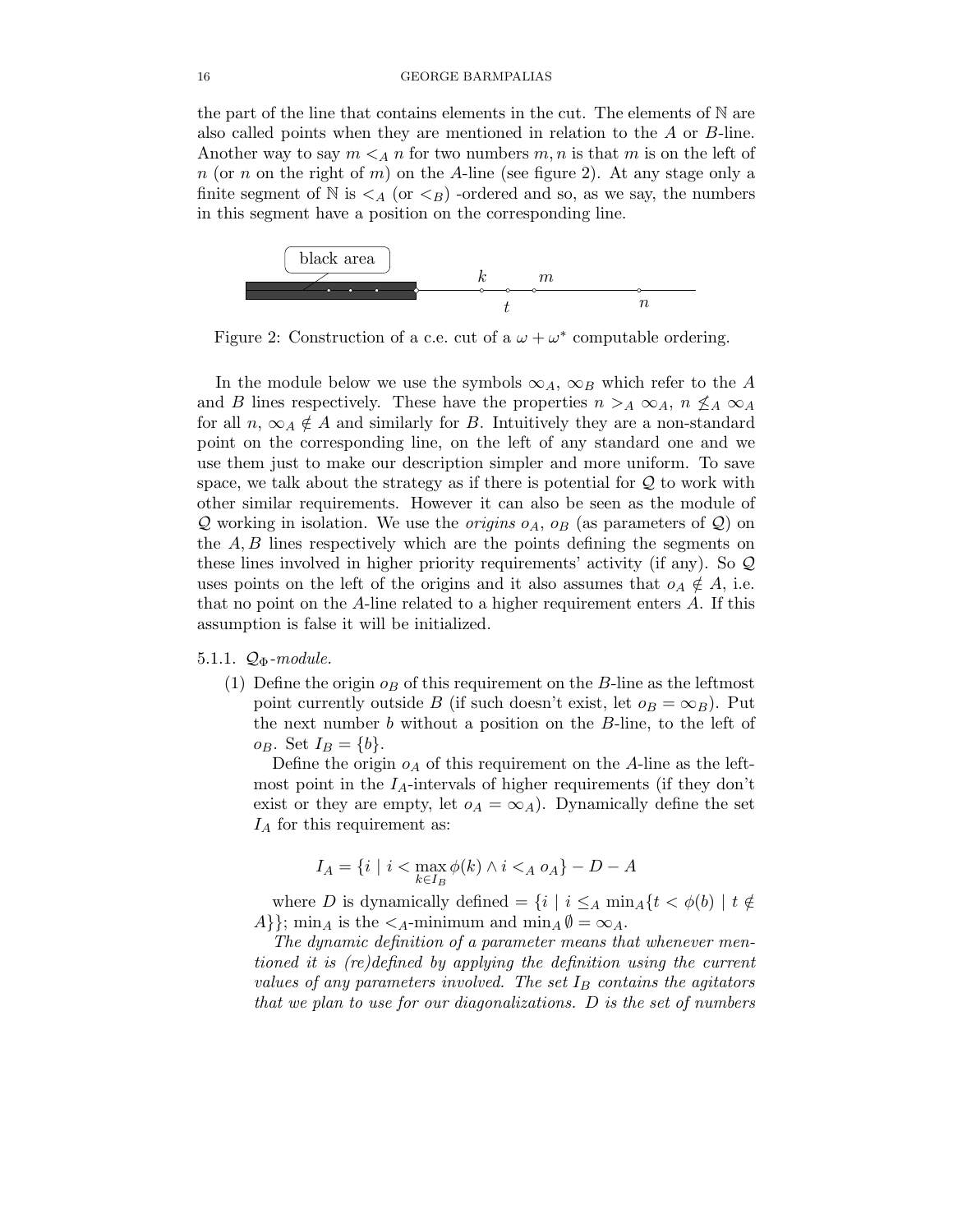that will enter A if the diagonalization  $b \setminus B$  of the next step is rectified. So  $I_A$  is the set of elements that can rectify  $I_B$ -diagonalizations after  $b \searrow B$  has been rectified.

- (2) Wait until  $\ell(\Phi^A = B; \phi)$  is greater than all elements of  $I_B$  and ask: is  $|I_B| > |I_A|$ ?
	- Yes: Put  $b \setminus B$  and redefine dynamically  $I_A := I_A A$  (the right hand side  $I_A$  having the value it was last assigned); go to step 4.
	- No: go to step 3.

If the 'yes' clause holds, then we can start the diagonalization ripple of step 5 and  $I_A$  indeed contains the only rectification codes we have to deal with. After  $b \setminus B$ , D plays no role in the definition of  $I_A$ and so we fix the latter. The redefinition  $I_A = I_A - A$  is just a way to express that whenever a point of  $I_A$  enters A, then it exits  $I_A$  (not being a rectification point anymore).

(3) Put the least number  $m$  not having a position on the  $B$ -line, on the right of b and on the left of any other point currently on the line and  $\geq_B b$  (where  $\geq_B$  is the ordering of N associated with the representation  $B$  we are constructing). Define

$$
I_B:=I_B\cup\{m\}
$$

and go to step 2.

- (4) (diagonalization loop)
	- (a) Set  $I_B = I_B B$  and wait until the next expansionary stage.
	- (b) Put the leftmost point of  $I_B$  into B (and expand the black area up to that point) and go to (a).

Note that in contrast to  $I_A$ 's dynamic definition,  $I_B$  has the value it was last assigned.  $I_A$  is not necessarily an interval in the A-line (in the sense of the set of points contained in between two points) but it is an interval restricted to numbers in an initial segment of  $N$ . However  $I_B$  is an interval (on the B-line).

5.1.2. Analysis of Outcomes. By its definition,  $I_A$  will only be finite in the long run (due to the fact that  $A$  is given as a representation); and since we keep putting elements into  $I_B$ , at some point (having enough expansionary stages) we will exit step 2 through the 'yes' clause. After step  $4(a)$  every rectification point for any of our  $I_B$  witnesses will be in  $I_A$ . And since  $|I_B| > |I_A|$  (which will always hold since a  $I_B$ -diagonalization can only be rectified by a  $I_A$ -enumeration) the loop of step 4 will terminate on (a) due to the lack of an expansionary stage. So Q is satisfied.

5.1.3. Construction. For every requirement, if its origin  $o<sub>A</sub>$  has entered A, initialize all higher priority requirements (i.e. initialize their module and enumerate their  $I_B$  set into B). Otherwise consider the highest priority Q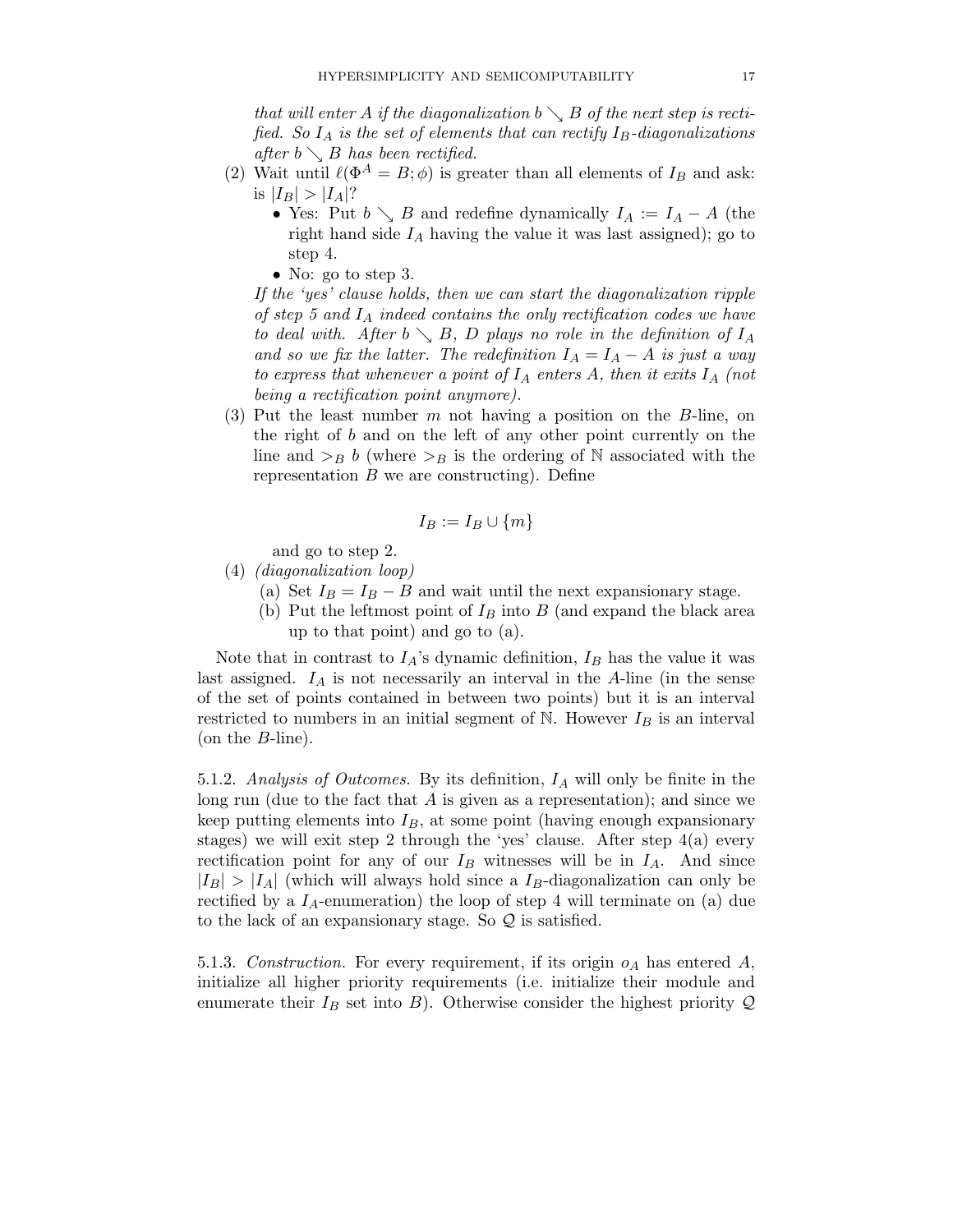requiring attention (i.e. ready to perform the next step) and activate it; initialize all the lower priority requirements.

5.1.4. Verification. We prove by induction that every  $Q$  ceases to require attention and is satisfied with  $I_A$ ,  $I_B$  ending up either undefined (if  $\Phi$ ;  $\phi$ partial) or fixed finite sets. Suppose that all higher priority requirements than  $Q$  are satisfied in this way (and beyond a least stage  $s_0$  they don't require attention). This means that  $o<sub>A</sub>$  of  $\mathcal Q$  is eventually settled on a final value outside A.

For a contradiction suppose that  $\Phi^A = B$ ;  $\phi$ . Step 1 will run and we claim that the loop of steps 2-3-2 will produce what we call a saturation state i.e. a stage that  $|I_B| > |I_A|$ . Indeed, consider the final value of  $t = \min_A \{t \leq t\}$  $\phi(b) \mid t \notin A$ . If it is  $\infty_A$  then  $I_A = \emptyset$  and the inequality holds. Otherwise, only finitely many points can be in  $[t, \infty_A)$  since A is representation. So  $I_A$  is finite and by successively adding elements in  $I_B$  we will eventually get  $|I_B| > |I_A|$ .

From now on every diagonalization using elements of  $I_B$  requires Aenumeration of elements in  $I_A$ ; indeed, it holds for the diagonalization with b, and any other point below the use of some  $I_B$  computation either belongs to D (as it was defined before executing the 'yes' clause of step 3) or  $I_A$ , or it is  $\geq_A$  o<sub>A</sub>. But by the time the b-diagonalization is rectified,  $D \subset A$  and by hypothesis no element  $\geq_A o_A$  is ever going to enter A. This means that any subsequent rectification must be done with elements in  $I_A$ . Now that we found a suitable  $I_A$ , we fix it except for the fact that we update it by deleting points that have entered A (and so, are useless for rectification).

The (a)-(b) loop of step 4 will keep on reducing  $I_B$  ensuring that for each  $I_B$  enumeration at least one  $I_A$ -enumeration happens. And elements in  $I_B$  can only be enumerated by  $\mathcal{Q}$  (at expansionary stages) due to the hypothesis (the rest of higher priority requirements) and the fact that lower priority requirements choose  $I_B$ -witnesses on the left of those of higher ones. So at some point  $|I_A| = 0$  while  $I_B \neq \emptyset$  and a further diagonalization with an  $I_B$  witness will be impossible to rectify. So  $\Phi^A \neq B$ ;  $\phi$ , a contradiction. Since  $\Phi^A \neq B$ ;  $\phi$ , after a certain stage there will be no more expansionary stages. So  $I_B$  will stabilize and  $I_A$  as well (by its definition).

5.2. Hypersimple Semicomputable wtt degrees and the join. Since we are studying the class of hypersimple semicomputable wtt-degrees it is natural to ask whether they are closed under join. We show that they are not; moreover, we construct two hypersimple semicomputable sets such that any set which can wtt-compute both of them, is not hypersimple semicomputable.

**Theorem 6.** There are hypersimple semicomputable  $A, B$  such that no  $W$  $\geq_{wtt} A \oplus B$  is hypersimple semicomputable.

Let  $A \oplus B = \{ \langle a,b \rangle \mid a \in A \land b \in B \}$  where  $\langle .,. \rangle$  is a standard pairing function. We want to satisfy the following: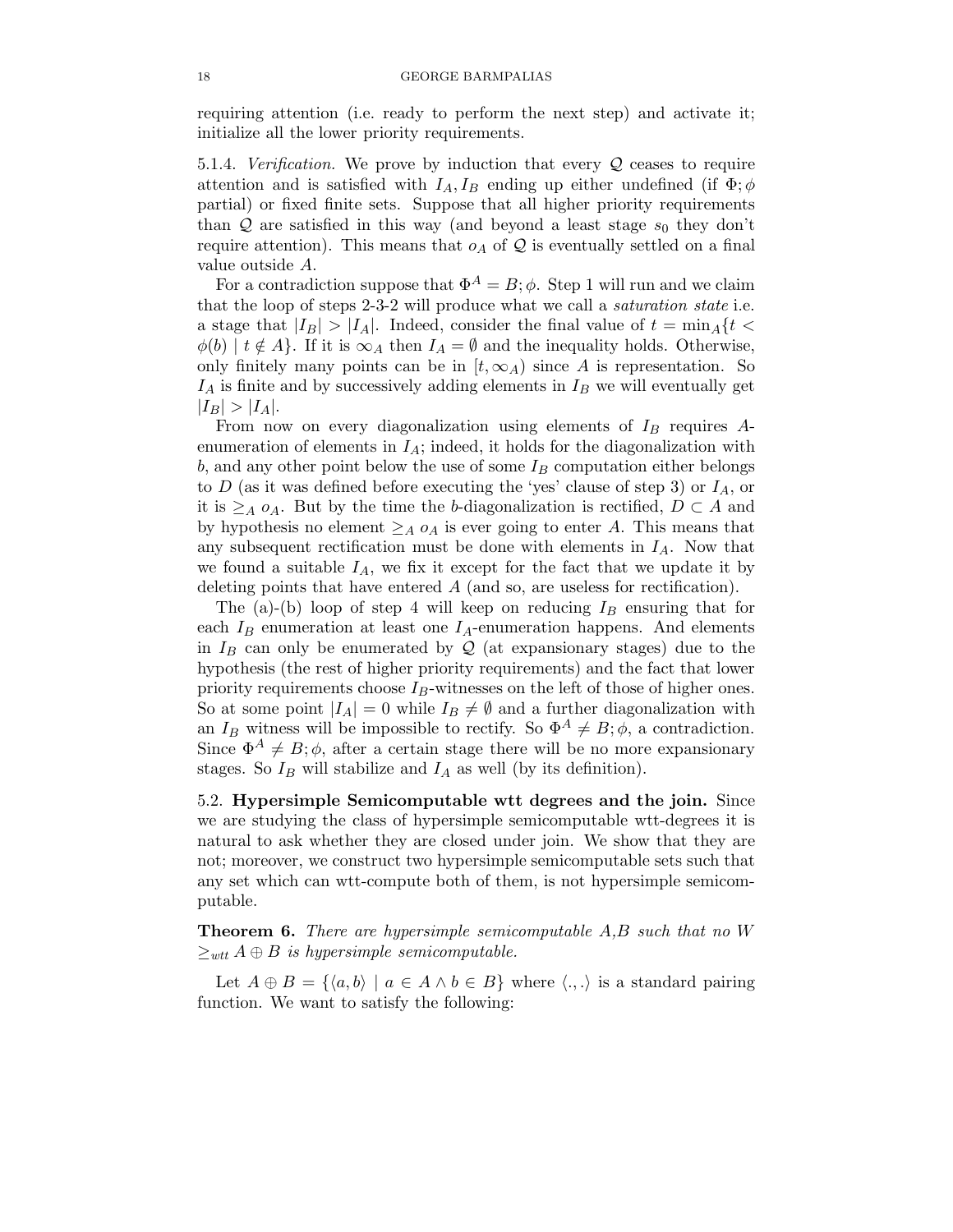# $\mathcal{Q}_{\Phi,W,\theta}: W$  is representation via  $\theta \Rightarrow \Phi^W \neq A \oplus B; \phi$

Here  $\Phi$  runs over the partial computable functionals, W over the c.e. sets and  $\theta$  over the partial computable functions. The phrase 'W is a representation via  $\theta$ ' means that W is the left cut of the computable ordering of N determined by  $\theta$  (in the sense that  $n \prec_{\theta} m \iff \theta(n,m) = 1$ ) and this ordering has type  $\omega + \omega^*$  ( $\omega^*$  is the inverse of  $\omega$ ). Here we use the fact that representations are exactly the left cuts of such orderings in order to test this property over the list of c.e. sets. In the following when we talk about a particular requirement,  $\theta$  will only be implicit; i.e. we will talk about a point (i.e number) t being 'on the left' of another  $k$  (on the W-line) meaning that  $t \prec_{\theta} k$  (and analogously for 'on the right').

Of course if we only had one representation instead of  $A, B$  above, the satisfaction of the requirements would be impossible (and it is instructive to see why). The problems in that situation can be solved if we share our diagonalization witnesses between two sets. The strategy is to gather enough suitable witnesses so that if W is indeed a representation (via  $\theta$ ) and we put each witness into  $A \oplus B$  in successive ( $\Phi$ -) expansionary stages, the W-enumeration we will cause (needed for rectification of  $\Phi^{W}$ ) is enough to guarantee impossibility of rectification by the time we enumerate the last witness. If  $W$  is a representation, we can trigger massive enumerations into  $W$  with just one diagonalization since if a point enters  $W$ , all points on its left enter W as well; and if  $t \notin W$  almost all points are on the left of  $t$ . For this plan, the first of our witnesses is the one which triggers a massive  $W$ -enumeration and the others just need a usual  $W$ -enumeration (i.e. one element below the use). Since we definitely want to diagonalize with a particular witness  $t$  before all the others and the sets we are building must be representations, we should either

- (1) enumerate t in one of  $A, B$  and the rest in the other; or
- $(2)$  all in the same set but in this case t must be on the left of all the other witnesses (because otherwise its enumeration will cause other witnesses to be enumerated as well, before they are used).

If  $W$  is not a representation (a fact that we cannot predict effectively) the above plan does not work, simply because we may not find suitable witnesses, able to trigger desired W-enumerations (but  $\mathcal Q$  is satisfied in a trivial way). However, this situation may induce an infinite search for witnesses, and if we choose to act as in (2) we may destroy the representation structure of A or B. So we choose to follow (1) and this is why we need to use diagonalization witnesses from two sets  $(A \text{ and } B)$  instead of one.

We use  $A$  for our initial witness and  $B$  for the rest ones. In this situation we do restrain our A-witnesses but we don't restrain the B ones unless we are sure we have got enough (to start the diagonalization ripple). So the 'infinite search' described above will have no significant effect in the construction (e.g. in terms of restraints). This approach assumes that  $B$  is co-infinite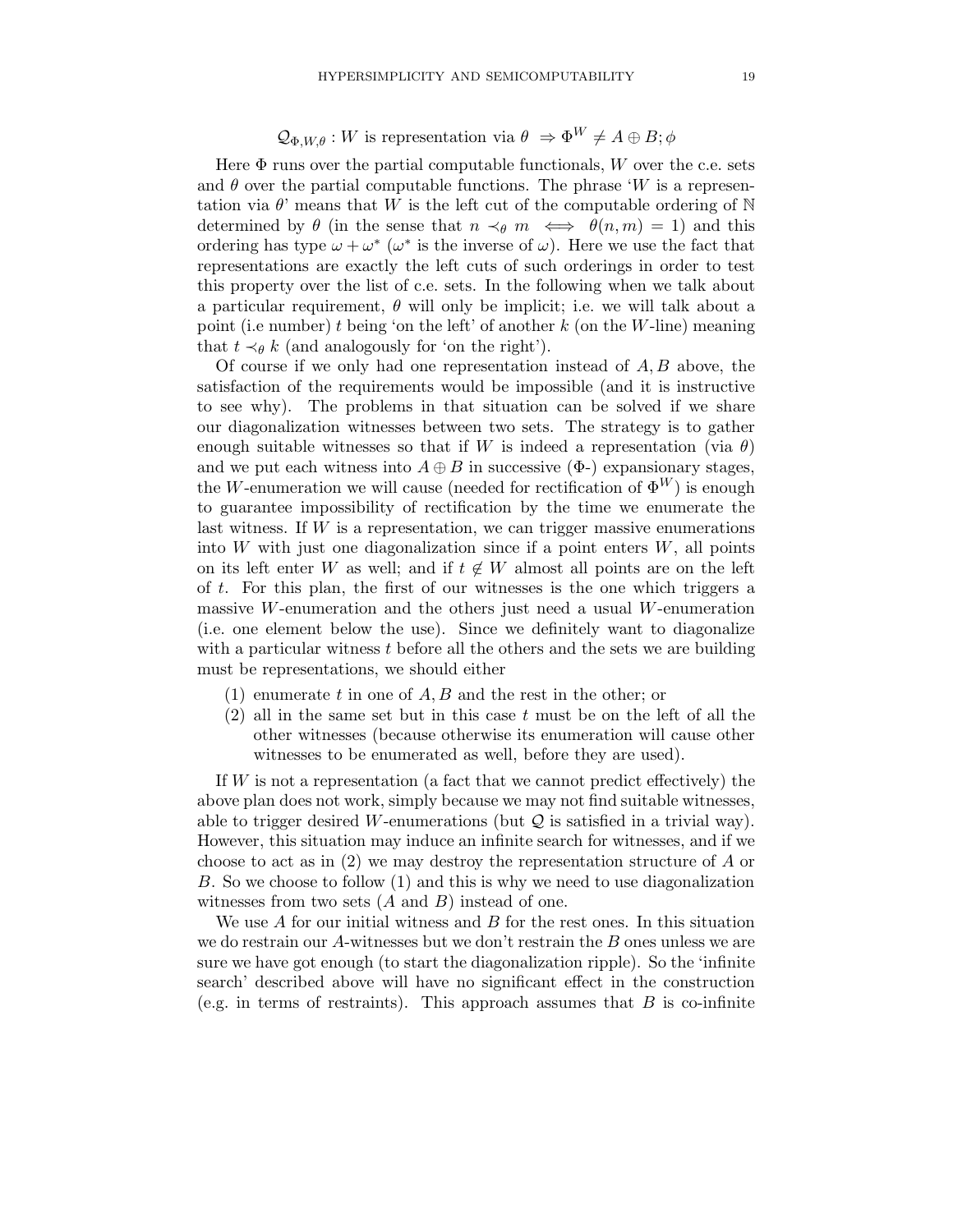(so that we are able to find arbitrarily many potential witnesses) before we are able to show the satisfaction of the requirements. This assumption is justified (i.e. can be proved) by allowing  $\mathcal{Q}_n$  to use B-witnesses only beyond (in particular, to the left of) a certain point  $p(n)$ —the n-th point outside B counting from right to left—which takes a final value in the course of the construction.

Its time to turn this informal discussion into a formal strategy for a single requirement, the  $\mathcal{Q}_{\Phi, W, \theta}$  module described below. To save space, we present it as the module of  $\mathcal{Q}_n$  (assuming that  $\mathcal{Q}_{\Phi,W,\theta}$  is the *n*-th requirement in an effective list  $Q_0, Q_1, \ldots$  of all requirements); this does not affect the clarity of the presentation since we can easily get the atomic module (i.e.  $\mathcal{Q}_{\Phi W\theta}$  working in isolation) by fixing n and considering r (the restraint imposed by higher priority requirements) to be 0. The length of agreement of  $\Phi^W = A \oplus B$ ;  $\phi$  is  $\ell(\Phi^W = A \oplus B; \phi)$ . By convention we assume that  $\Phi^{W}(t)$   $\downarrow$  implies that all the numbers below the use of the computation have been ordered by  $\theta$ .

Recall the intuition we built in the proof of theorem 5 on constructing a representation: here we also have A and B lines and a black area for each of these (see figure 2). The current value of  $\overline{B}$  is the set of elements having been assigned a position on the  $B$ -line and being currently outside  $B$ . At each stage s the construction (stated later) will order s on the left of any point outside  $A$  on the  $A$ -line, and similarly for  $B$ . This can be seen as building the orderings of  $\mathbb N$  associated with the representations  $A, B$ . To be consistent with their representation nature, whenever an action enumerates a point into A or B, we assume that all points on its left are also enumerated into the same set (in our terminology, we expand the black area of the corresponding set up to that point).

## 5.2.1.  $\mathcal{Q}_{\Phi,W,\theta}$ -module.

- (1) Choose an A-agitator  $a \in \overline{A}$  on the left of any (current) A-agitator of a higher requirement.
- (2) Wait until  $\ell(\overline{\Phi^W} = A \oplus B; \phi) > \langle 0, a \rangle$ .
- (3) Wait until
	- (a)  $|\overline{B} R| > |E|$
	- (b)  $\ell(\Phi^W; A \oplus B) > \langle 1, b \rangle$  for all  $b \in I$ where
		- $p(n)$  is the *n*-th point (from right to left) on the *B*-line, outside B.
		- $R = \{t \in \overline{B} \mid t \geq_{\theta} p(n) \text{ or } \exists k \leq r (t \geq_{\theta} k \land k \notin B) \}.$  These are the restrained points.
		- $E = \{t \mid t >_\theta \min_\theta(\overline{W} \restriction \phi(\langle o, a \rangle))\}$  (it includes the rectification codes against our planned diagonalizations, at any stage after  $a \setminus A$ ; min<sub>θ</sub> is the minimum with respect to  $\theta$  and by convention min $_{\theta}$  $\emptyset = \infty_{\theta}$ , a symbol with the properties  $\infty_{\theta} \notin W$  and for all  $n, n <_{\theta} \infty_{\theta}$  and  $\infty_{\theta} \nleq_{\theta} n$ .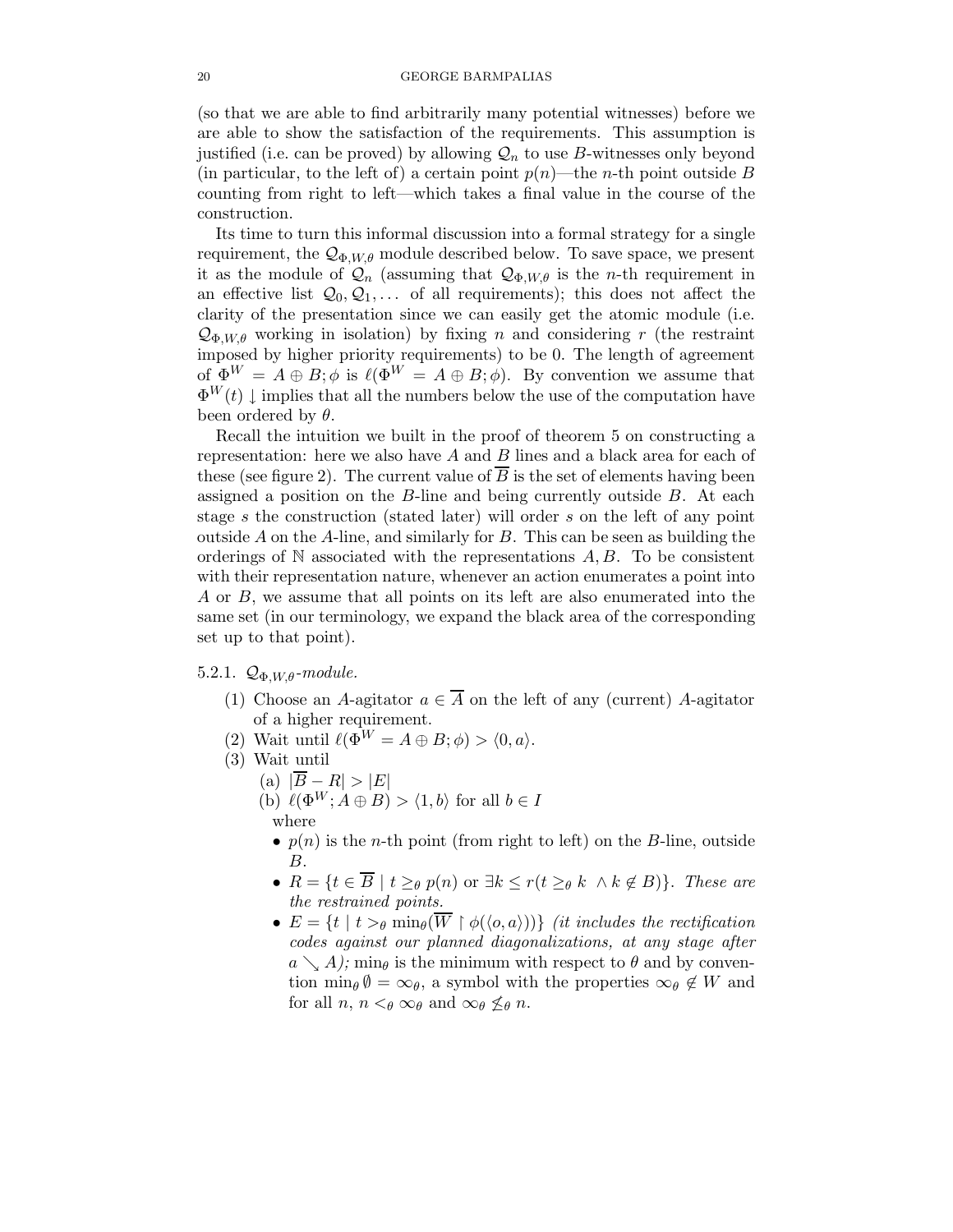• I is the set of the first  $|E| + 1$  points on the B-line outside B and after (i.e. on the right of) any element of R. It is the set of B-witnesses for our future diagonalizations and is defined provided that the first condition is satisfied.

Note that if there are less than n elements on the B-line outside  $B, p(n)$  is undefined. R is the set of restrained elements; the component r comes from the higher priority requirements and the component  $p(n)$  comes from our intention to make sure that B is eventually infinite. E contains the codes that can rectify the  $B$ -motivated diagonalizations we plan to do (for which we are searching witnesses in this step) except the ones which are on the left of the leftmost rectification code for  $\Phi^W \neq A \oplus B$ ;  $\phi$  on  $\langle 0, a \rangle$  that will be created on step 4. These additional codes will vanish after step 4 and so we need not take them into account. The symbol  $\infty_{\theta}$  is analogous to  $\infty_A$  or  $\infty_B$ that we used in the proof of theorem 5.

The first condition asks for a number of points on the B-line outside  $B$  and outside the restrained segment  $R$ , greater than the number of elements which can rectify the diagonalizations that can be performed using the former as witnesses. If it is satisfied, we are guaranteed a successful diagonalization. Conversely, if indeed W is a representation via  $\theta$ , E will be (eventually) finite and since  $\overline{B}$  is infinite the condition will be satisfied. Finally, the second condition, if satisfied, makes sure that all rectification codes for our potential diagonalizations have been taken into account in E. Note that every parameter has a current value; e.g. E considers only points (numbers  $t)$ ) that are currently defined on the W-line.

- (4) Restrain I and put  $a \setminus A$ . Dynamically redefine  $E = E W$ . Once we find suitable B-witnesses we restrain them from B for later use. Note that this restraint is for the lower priority requirements, not  $\mathcal{Q}_{\Phi,W,\theta}$  itself (or the higher ones). The enumeration of our A-witness into A triggers the ripple of diagonalizations that are going to follow (as long as we get  $\Phi$ -expansionary stages). It makes sure that after the next expansionary stage  $E$  (as it was defined just before we enter this step) will indeed contain every possible rectification code (and so the plan is sound). Moreover we fix  $E$  to its last value (which is what we were looking for), with the exception that elements that enter W are deleted form  $E$  as they have no rectification potential; this way, at any time after this step, E will indeed be the set of rectification codes against our diagonalizations.
- (5) (diagonalization loop)
	- (a) Wait until the next expansionary stage.
	- (b) Put the leftmost point of  $I \cap \overline{B}$  into B (and expand the black area up to that point) and go to (a).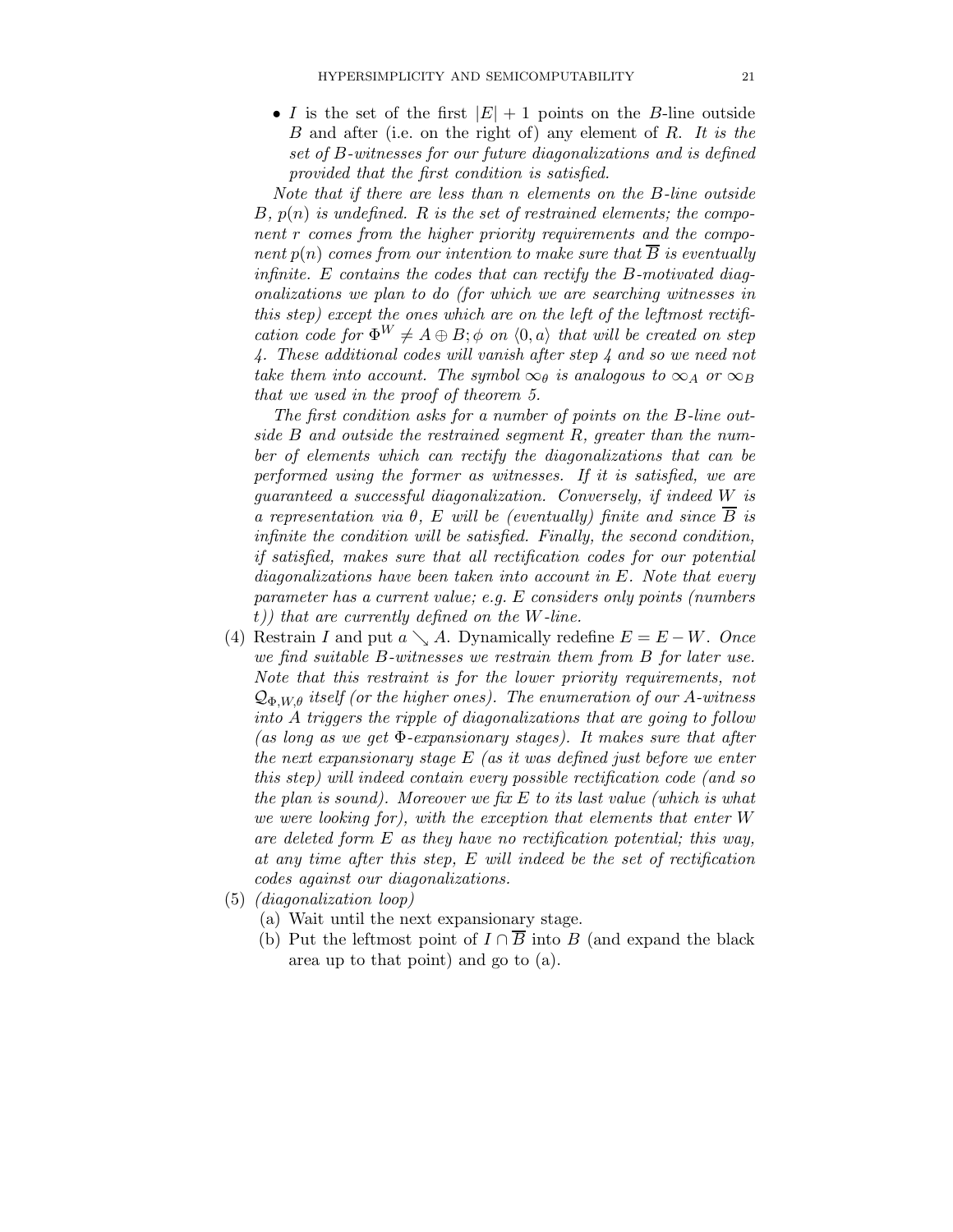5.2.2. Analysis of Outcomes. Requirement Q works on the assumption that the higher requirements have ceased to require attention (i.e. have rested). If this is false, it will be initialized. From the module described above it follows that every requirement eventually rests (since there are no infinite loops—I is finite) and so in this analysis of outcomes we can assume that all higher requirements have rested (or that we work with a single requirement in isolation).

If we don't have the chance to perform step 1 it will be because of the lack of expansionary stages and so  $\mathcal Q$  is satisfied in a very trivial way. The rest of the outcomes are listed below:



 $\overline{w_1}$ : we wait in step 2 forever. Then  $\Phi^W$ ;  $\phi$  is partial and Q is satisfied.

 $\overline{w_2}$ : we wait in step 3 forever. Then either we cease getting expansionary stages  $(Q)$  satisfied) or each time we get them one of the conditions in step 3 fails. Since  $\overline{B}$  is infinite (this is a working hypothesis which will be the first thing to prove in the verification and it does not depend on this analysis),

$$
|\overline{B} - R| \to \infty \text{ as } s \to \infty
$$

and so  $|E| \to \infty$  as  $s \to \infty$ . But this means that  $\min_{\theta}(\overline{W})$  $\phi(\langle 0, a \rangle)$  is a point on the W-line (and not  $\infty_{\theta}$ ) and so W is not a representation. Hence  $Q$  is satisfied and no  $B$ -restraints are imposed.  $w_3$ : we wait in step 5(a) forever. Again,  $\Phi^W$ ;  $\phi$  partial and Q is satisfied.

Finally there is a possibility that we are in 5(b) and unable to execute it because  $I \cap \overline{B} = \emptyset$ . We show that this cannot happen; indeed when we leave step 4 we hold (in I)  $|E|+1$  elements of  $\overline{B}$  and these will not enter B unless  $Q$  instructs so (since they are restrained). An enumeration of any of them at an expansionary stage will require W-rectification.

Before leaving step 4 we also put  $a \setminus A$  currently being at an expansionary stage, which means that before running step 5 some  $t \in \overline{W} \restriction \phi(\langle 0, a \rangle)$ must enter W (for the diagonalization to be rectified). After this  $W$  enumeration any point that can rectify an I-diagonalization is in  $E$ : indeed, it had a position on the W-line when we left step 3 and at that time it was  $\Rightarrow_{\theta} \min_{\theta}(\overline{W} \restriction \phi(\langle 0, a \rangle))$  (otherwise it would have entered W by now). Now every time we return to 5(a),  $|E \cap \overline{W}|$  will be (at least) one less than it was before; and since  $|I| = |E| + 1$  (here E is as it was defined when we left step 3) when we spend our last I-diagonalization,  $E \cap \overline{W} = \emptyset$  already and a rectification (and so, leaving (a)) will be impossible.

5.2.3. Construction. At stage s put s on the A,B lines (outside the black area) on the left of any existing point outside the black area. Consider the least Q requiring attention (i.e. ready to perform the next step) and run the corresponding module. Initialize all lower priority Q requirements.

5.2.4. Verification. First we verify our working hypothesis.